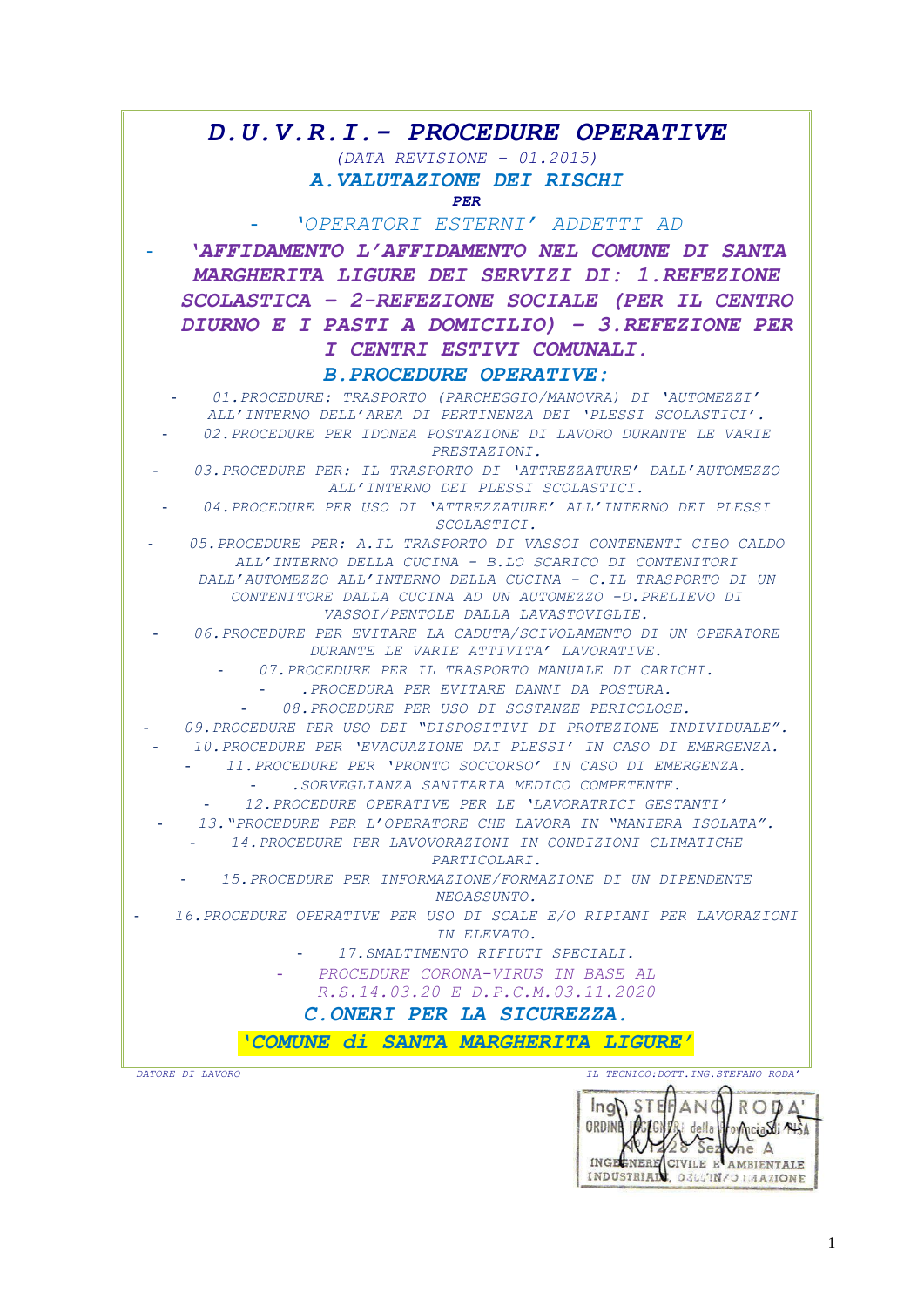# PREMESSA

OGGETTO: "D.U.V.R.I.: VALUTAZIONE DEI RISCHI PER OPERATORI ESTERNI - PROCEDURE OPERATIVE" AI SENSI DEL D.LGS.81/08 E SUCCESSIVE MODIFICHE ED INTEGRAZIONI.

# DESCRIZIONE

'OPERATORI ESTERNI' ADDETTI AD  $\Delta \sim 10$ 

'AFFIDAMENTO L'AFFIDAMENTO NEL COMUNE DI SANTA MARGHERITA LIGURE DEI SERVIZI DI: 1.REFEZIONE SCOLASTICA - 2-REFEZIONE SOCIALE (PER IL CENTRO DIURNO E I PASTI A DOMICILIO) - 3. REFEZIONE PER I CENTRI ESTIVI COMUNALI.

|                                                       |                         | "COMUNE DI SANTA MARGHERITA LIGURE".    |                                                                                        |  |
|-------------------------------------------------------|-------------------------|-----------------------------------------|----------------------------------------------------------------------------------------|--|
|                                                       |                         | P.ZZA G.MAZZINI - S.MARGHERITA L. (GE). |                                                                                        |  |
| SEDE AMMINISTRAZIONE COMUNALE                         |                         |                                         |                                                                                        |  |
|                                                       |                         | - PIAZZA MAZZINI.                       |                                                                                        |  |
| TEL. / FAX                                            |                         |                                         |                                                                                        |  |
|                                                       |                         | $-0185/6861$ .                          |                                                                                        |  |
| <i>SINDACO</i>                                        |                         |                                         |                                                                                        |  |
|                                                       |                         | PAOLO DONADONI.                         |                                                                                        |  |
| DIRIGENTI                                             |                         |                                         |                                                                                        |  |
| $-$ DOTT.                                             | <i>MASSIMO</i>          | <i>VALLESE</i>                          | <b>SEG. GENERALE</b>                                                                   |  |
| - COMANDANTE DOTT.LUIGI                               |                         | PENNA                                   | POL.MUNICIPALE                                                                         |  |
| $-$ DOTT.                                             | <i>ALESSANDRO RUSSO</i> |                                         | DIR.RES.SETTORE 1                                                                      |  |
| $-$ DOTT.                                             |                         | ROSALBA PILATO                          | DIR.RES.SETTORE 2<br>- DOTT.ARCH.      ROSAURA      SANCINETO        DIR.RES.SETTORE 3 |  |
|                                                       |                         |                                         | - DOTT.ING. PIETRO FERIANI DIR.RES.SETTORE 4                                           |  |
| <b>REFERENTE</b>                                      |                         |                                         |                                                                                        |  |
|                                                       |                         |                                         | - DOTT.SSA ALESSANDRA UGHETTI.                                                         |  |
| MEDICO COMPETENTE                                     |                         |                                         |                                                                                        |  |
|                                                       |                         | - DOTT.CLAUDIO VAJRA.                   |                                                                                        |  |
| RLS                                                   |                         |                                         |                                                                                        |  |
|                                                       |                         | - ORLANDO COCCOGLIONITI.                |                                                                                        |  |
| RESPONSABILE DEL SERVIZIO DI PREVENZIONE E PROTEZIONE |                         |                                         |                                                                                        |  |
|                                                       |                         | - DOTT. ING. STEFANO RODA'.             |                                                                                        |  |
| N° OPERATORI                                          |                         |                                         |                                                                                        |  |
|                                                       |                         | - VED.ORGANICO.                         |                                                                                        |  |
| ORARIO DI LAVORO                                      |                         |                                         |                                                                                        |  |
|                                                       |                         |                                         | IL LAVORO SI SVOLGE IN CICLI SETTIMANALI RIPETITIVI.                                   |  |
| DATA REDAZIONE                                        |                         |                                         |                                                                                        |  |
|                                                       |                         |                                         | MAGGIO 2021.                                                                           |  |
| IL TECNICO                                            |                         |                                         |                                                                                        |  |
|                                                       |                         |                                         | DOTT. ING. STEFANO RODA'                                                               |  |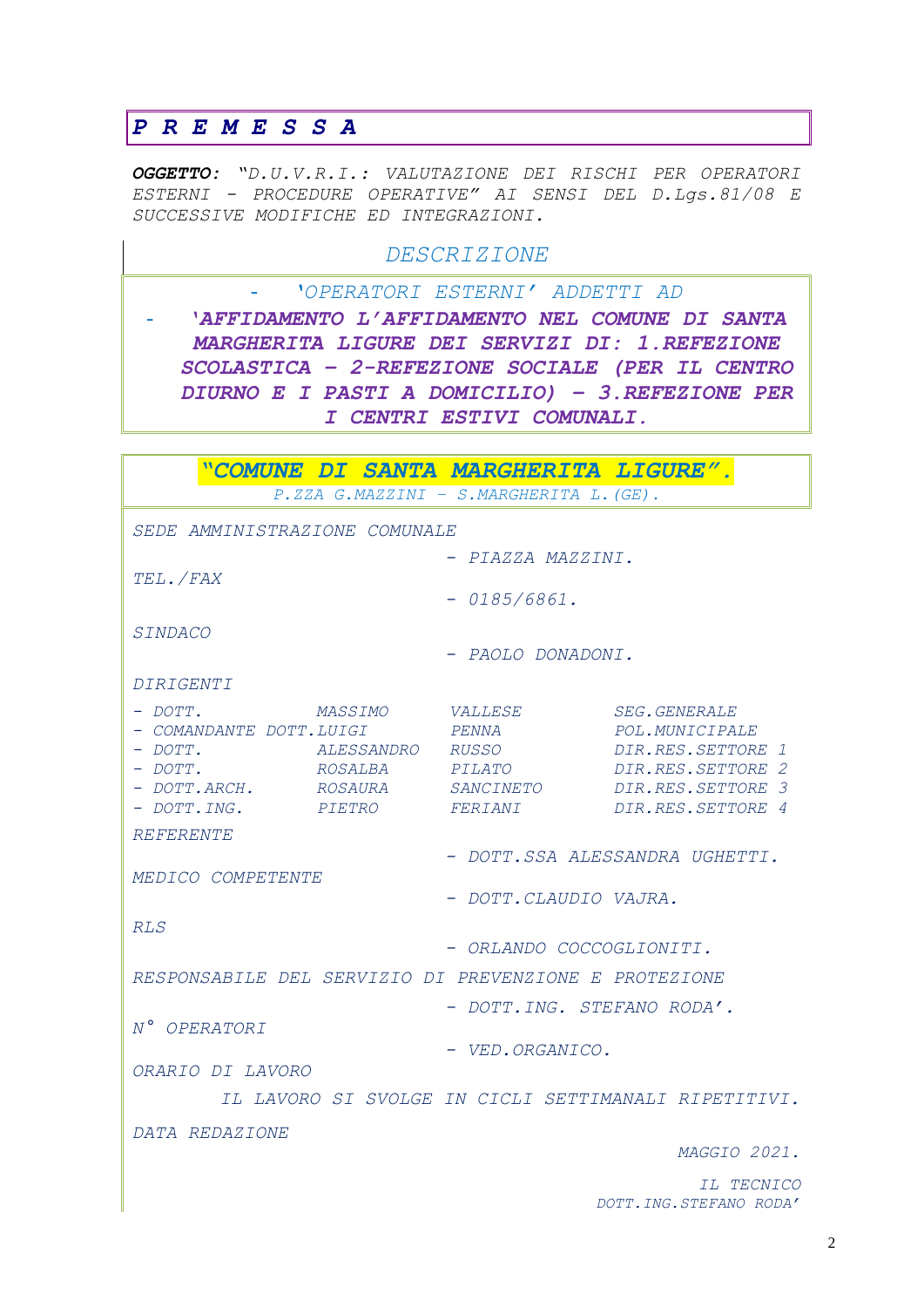# DESCRIZIONE DEL 'DOCUMENTO DI VALUTAZIONE DEI RISCHI' PER OPERATORI ESTERNI.

IL PRESENTE DOCUMENTO È REDATTO AI SENSI DELL'ART.26 DEL D.Las. 81/08 E SUCCESSIVE MODIFICHE ED INTEGRAZIONI.

> IL D.L., IN CASO DI AFFIDAMENTO DEI LAVORI ALL'IMPRESA APPALTATRICE O A LAVORATORI AUTONOMI ALL'INTERNO DELLA PROPRIA AZIENDA:

-A. VERIFICA, IN BASE ALL'ART. 26, L'IDONEITA' TECNICO PROFESSIONALE DELLE IMPRESE APPALTATRICI O DEI LAVORATORI AUTONOMI IN RELAZIONE AI LAVORI DA AFFIDARE IN APPALTO O MEDIANTE CONTRATTO D'OPERA O DI SOMMINISTRAZIONE;

-B. FORNISCE AGLI STESSI SOGGETTI DETTAGLIATE INFORMAZIONI SUI RISCHI SPECIFICI ESISTENTI NELL'AMBIENTE IN CUI SONO DESTINATI AD OPERARE E SULLE MISURE DI PREVENZIONE E DI EMERGENZA ADOTTATE IN RELAZIONE ALLA PROPRIA ATTIVITA';

-IL D.L. COMMITTENTE PROMUOVE LA COOPERAZIONE ED IL COORDINAMENTO ELABORANDO UN UNICO DOCUMENTO DI VALUTAZIONE DEI RISCHI (DUVRI) CHE INDICHI LE MISURE ADOTTATE PER ELIMINARE O, OVE CIO' NON E' POSSIBILE, RIDURRE AL MINIMO I RISCHI DA INTERFERENZE.

ESSO INDICA TUTTE LE MODALITÀ, LE STRATEGIE E LE OPERAZIONI MESSE IN ATTO DALL'"AZIENDA" SIA PER OTTEMPERARE AGLI OBBLIGHI DELLA VALUTAZIONE DEI RISCHI PRESCRITTI DAL D.LGS. CHE, CONSEGUENTEMENTE, PER CONSENTIRE UN MIGLIORAMENTO DELLA SALUTE E SICUREZZA DEI LAVORATORI SUL LUOGO DI LAVORO.

ESSO PUÒ ESSERE VISIONATO DA PARTE DI TUTTI I LAVORATORI ESTERNI E DA PARTE DEGLI ORGANISMI DI CONTROLLO.

ATTRAVERSO IL DOCUMENTO DI VALUTAZIONE DEI RISCHI SI PROVVEDE ALLA INFORMAZIONE DI TUTTI I DIPENDENTI E/O DI TUTTI GLI ESTERNI RELATIVAMENTE AI RISCHI CORRELATI ALL'ATTIVITÀ ED ALLA FREQUENTAZIONE DEI LOCALI DI LAVORO DELL'AZIENDA.

IL DOCUMENTO DI VALUTAZIONE DEI RISCHI È UN DOCUMENTO SOTTOPOSTO AD AGGIORNAMENTO IN BASE ALLE MUTATE CONDIZIONI OPERATIVE ED ORGANIZZATIVE DELL'AZIENDA.

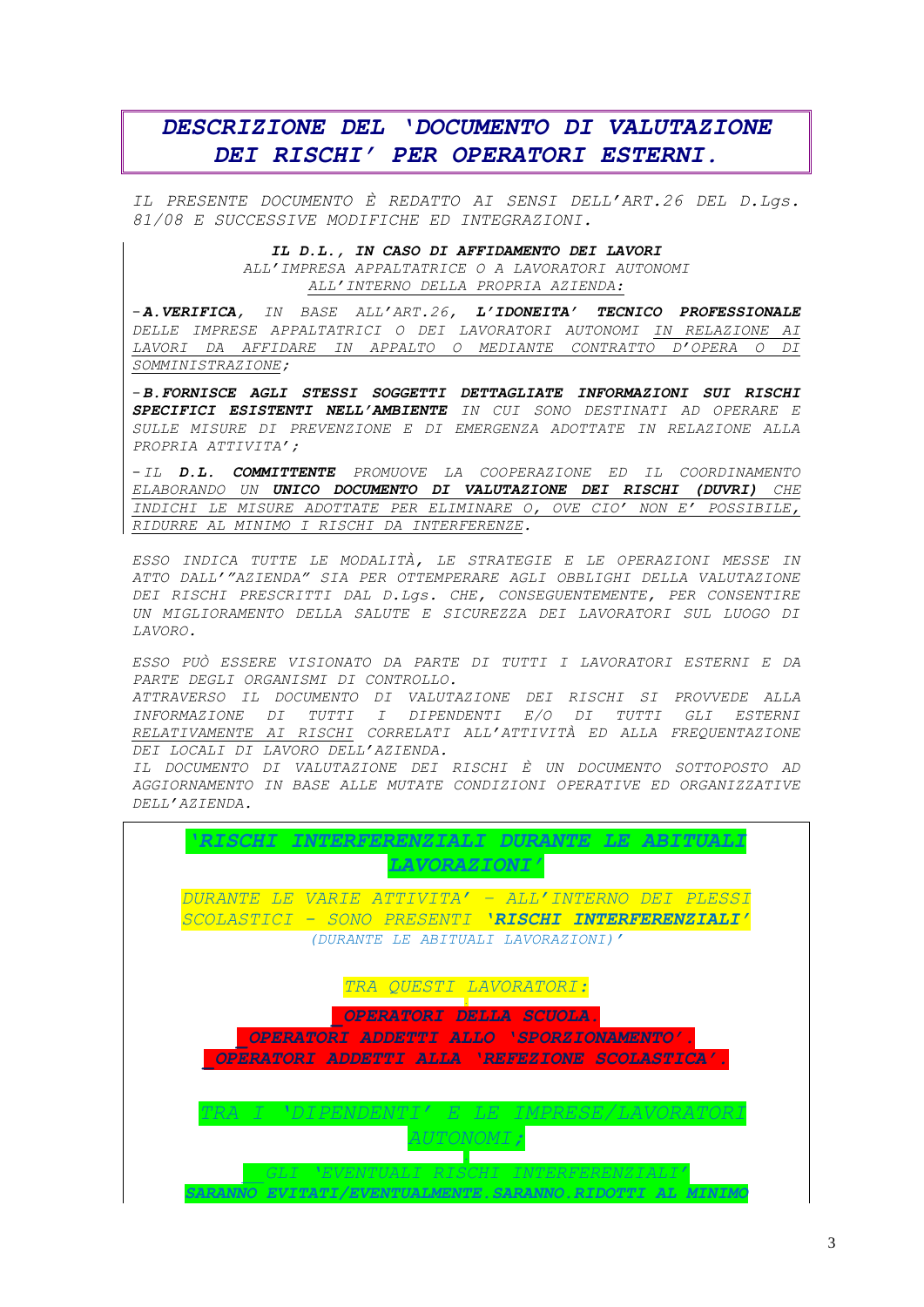|                    | IN OUANTO PER LA 'TIPOLOGIA DELLE LAVORAZIONI'                                    |
|--------------------|-----------------------------------------------------------------------------------|
|                    | <i>)GNI IMPRESA/LAVORATORE AUTONOM</i>                                            |
|                    | QUANDO OPERERA' CONTEMPORANEAMENTE,                                               |
|                    | <i>CERCHERA' DI LAVORARE</i>                                                      |
|                    | CON QUESTE MODALITA':                                                             |
| A.IN MODO AUTONOMO | <b>B.CON ATTREZZATURE PROPRIE</b><br><i>C.IN ZONE OPERATIVE INDIPENDENTI</i>      |
|                    | EVENTUALI ATTREZZI IN COMUNE NON DOVRANNO MAI ESSERE USATI<br>CONTEMPORANEAMENTE) |

*'RISCHI INTERFERENZIALI DURANTE SALTUARIE LAVORAZIONI'*

*LE 'INTERFERENZE (NELLE LAVORAZIONI IN COMUNE CON ALTRE IMPRESE/LAVORATORI AUTONOMI)' FRA I 'LAVORATORI' VENGONO RIDOTTE CON L'APPLICAZIONE DI UNA DELLE SEGUENTI MODALITA':*

- *- MEDIANTE UNO SFASAMENTO TEMPORALE DELLE LAVORAZIONI OGNI AZIENDA DOVRA' REDIGERE UN CRONOPROGRAMMA PER \_\_EVIDENZIARE LE 'PROCEDURE' PER RIDURRE LE INTERFERENZE (DAL PUNTO DI VISTA TEMPORALE)*
- *- MEDIANTE UNO SFASAMENTO SPAZIALE DELLE LAVORAZIONI OGNI AZIENDA DOVRA' REDIGERE UN CRONOPROGRAMMA PER \_\_EVIDENZIARE LE 'PROCEDURE' PER RIDURRE LE INTERFERENZE (DAL PUNTO DI VISTA SPAZIAALE)*

*\_\_OGNI AZIENDA CERCHERA' DI: \_RIDURRE LE 'INTERFERENZE' OSSIA LAVORAZIONI DI PIU' DITTE/LAVORATORI AUTONOMI NELLA MEDESIMA AREA DI LAVORO.*

*\_\_OGNI AZIENDA CERCHERA' DI: \_RIDURRE L'USO CONTEMPORANEO DI 'ATTREZZATURE/MACCHINARI' TRA PIU' IMPRESE/LAVORATORI AUTONOMI.* 

*PIANO DI COORDINAMENTO.*

*PER OTTIMIZZARE E RIDURRE LE 'INTERFERENZE' E' OPPORTUNO FISSARE INCONTRI PERIODICI:*

*\_TRA LA COMMITTENZA E I DATORI DI LAVORI DELLE DITTE* 

> *CHE OPERANO CONGIUNTAMENTE PER VERIFICARE L'IDONEITA' DELLE 'PROCEDURE ADOTTATE'*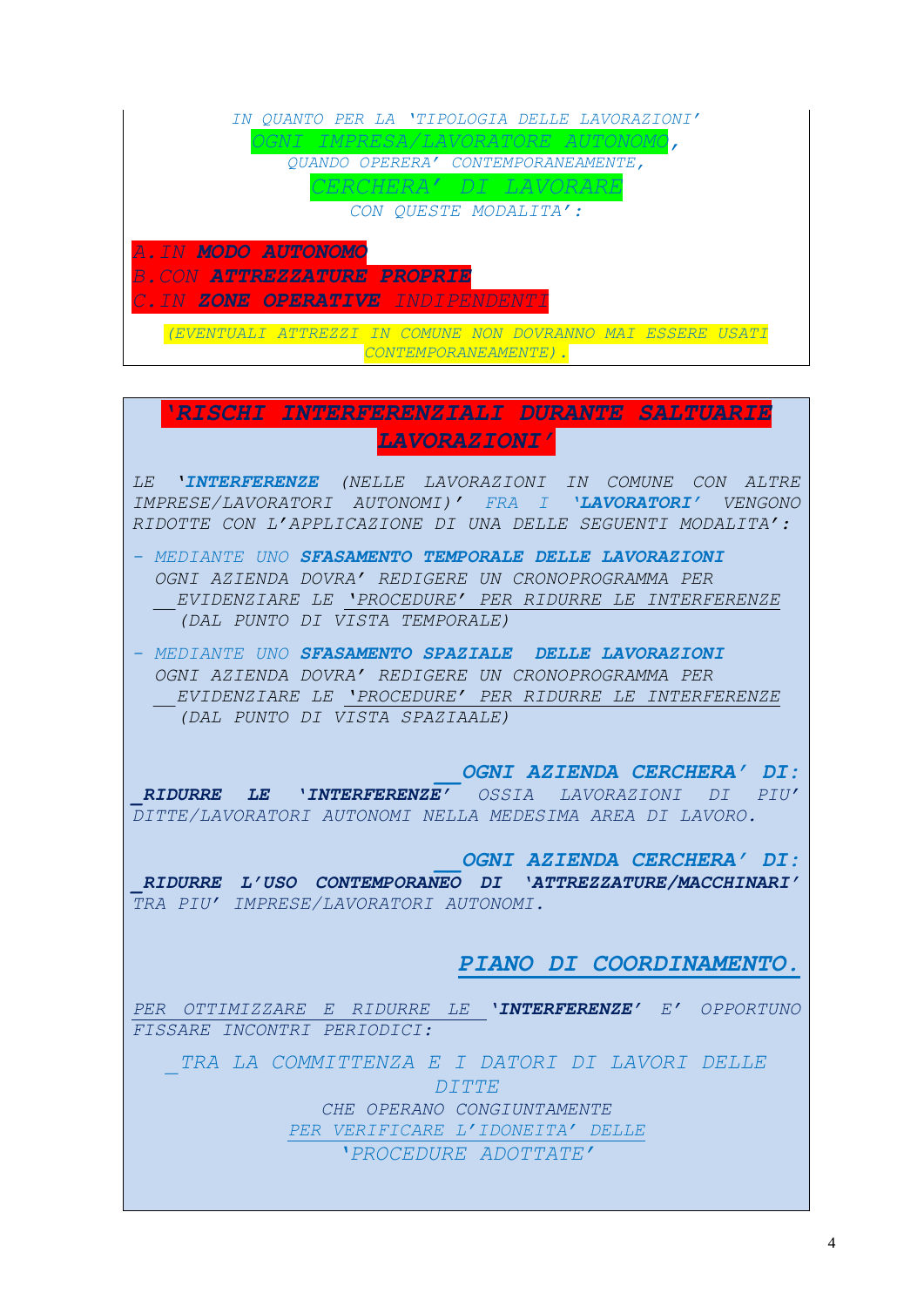| IN BASE ALLE NORMATIVE NAZIONALI/EUROPEE I "FATTORI DI RISCHIO" (FONTI GENERATRICI/CAUSE DI PERICOLO)<br>SONO SUDDIVISI NELLA "TABELLA DEI FATTORI DI RISCHIO" IN 7 GRUPPI, NEL SEGUENTE MODO:                                                                                                                                                                                                                                                                                                                                                                                                                                                                                                                                                                                                                                                                                                                                                                                                                                                                                                                                                                                                                                                                                                                                                                                                                                                                                                                                                                                                                                                                  |           |
|-----------------------------------------------------------------------------------------------------------------------------------------------------------------------------------------------------------------------------------------------------------------------------------------------------------------------------------------------------------------------------------------------------------------------------------------------------------------------------------------------------------------------------------------------------------------------------------------------------------------------------------------------------------------------------------------------------------------------------------------------------------------------------------------------------------------------------------------------------------------------------------------------------------------------------------------------------------------------------------------------------------------------------------------------------------------------------------------------------------------------------------------------------------------------------------------------------------------------------------------------------------------------------------------------------------------------------------------------------------------------------------------------------------------------------------------------------------------------------------------------------------------------------------------------------------------------------------------------------------------------------------------------------------------|-----------|
| GRUPPO N.01.                                                                                                                                                                                                                                                                                                                                                                                                                                                                                                                                                                                                                                                                                                                                                                                                                                                                                                                                                                                                                                                                                                                                                                                                                                                                                                                                                                                                                                                                                                                                                                                                                                                    |           |
| MEZZI DI TRASPORTO (COD.028) AREE DI TRANSITO (COD.001) SPAZI DI LAVORO (COD.040)<br>QUESTI FATTORI DI RISCHIO COMPORTANO I SEGUENTI "RISCHI PER LA SALUTE DEI LAVORATORI":<br>R.01.01.R.URTO/CADUTA/TAGLIO PER RESTRI.PASSAGGI, ABBAS.SOFFITTO, OSTACOLI LUNGO LE VIE<br>CIRCOLAZIONE. R.01.02R.URTO/CADUTA PER INCIAMPI E MATERIALE VARIO NON SEGNALATI NÈ DISLOCATI IN APPOSITO<br>LUOGO. R.01.03R.URTO/CADUTA PER PAVIMENTAZIONE SCONNESSA O MALMESSA. R.01.04R.DI                                                                                                                                                                                                                                                                                                                                                                                                                                                                                                                                                                                                                                                                                                                                                                                                                                                                                                                                                                                                                                                                                                                                                                                          | DI        |
| URTO/CADUTA/TRASCINAMENTO/IMPIGLIAMENTO PER MOVIMENTAZIONE INTERNA CARICHI CON MEZZI DI<br>TRASPORTO. R.01.05R.VIBRAZIONI PER GUIDA MEZZI DI MOVIMENTAZIONE E TRASPORTO. R.01.06R.PER LA SALUTE<br>CONNESSO A CIRCOLAZIONE INTERNA MEZZI DI TRASPORTO NON ALIMENTATI AD ENERGIA ELETTRICA. R.O1.07RISCHIO DI<br>URTO/CADUTA/TAGLIO/FERITA PER POSTO DI LAVORO SOPRAELEVATO. R.O1.08R.URTO/CADUTA/TAGLIO/FERITA PER NON IDONEA O<br>NON CORRETTA DISPOSIZIONE DEL LUOGO DI LAVORO. R.O1.09R.CONNESSO ATTRAVERSAMENTO DI STRADA O PERCORRENZA DI UN<br>CAMMINAMENTO PERICOLOSO PER I PEDONI. R.O1.10R.SCHIACCIAMENTO/URTO/CADUTA/TAGLIO/FERITA PER INCIDENTE STRADALE.                                                                                                                                                                                                                                                                                                                                                                                                                                                                                                                                                                                                                                                                                                                                                                                                                                                                                                                                                                                            |           |
| GRUPPO N.02.                                                                                                                                                                                                                                                                                                                                                                                                                                                                                                                                                                                                                                                                                                                                                                                                                                                                                                                                                                                                                                                                                                                                                                                                                                                                                                                                                                                                                                                                                                                                                                                                                                                    |           |
| AG.BIOLOGICI (COD.002) _ AG.CANCEROGENI (COD.003) _ AG.CHIMICI(COD.004) _SOST.PERICOLOSE (COD.039)<br>QUESTI FATTORI DI RISCHIO COMPORTANO I SEGUENTI "RISCHI PER LA SALUTE DEI LAVORATORI":<br>R.02.01R.IGIENICO PER MANCATA PULIZIA LOCALI, COMPATIBILMENTE CON LA LORO DESTINAZIONE D'USO. R.02.02RISCHIO<br>COMBINATO PER INTERAZIONE CON OPERAZIONI DI PULIZIA. R.02.03R.IGIENICO PER MANCANZA<br>CONTENITORI.RIFIUTI/PER.ACCUMULO.NON.SMALTITO O PER USO DEI RIFIUTI._R.02.04R.PER LA SALUTE CONNESSO ALLE<br>CARATTERISTICHE IGIENICO - SANITARIE DELL'ACQUA. R.O2.O5R.IGIENICO PER ACCESSORI NON IDONEI O MANCANTI (NON<br>REINTEGRATI) NEI LOCALI SERVIZI IGIENICI. R.O2.06R.PER LA SALUTE CONNESSO AD INQUIN.MICROBICO O PARTICELLARE<br>DELL'ARIA NELL'AMBIENTE DI LAVORO. R.O2.07R.CONTATTO/INALAZIONE/INGESTIONE CON SOSTANZE PERICOLOSE.                                                                                                                                                                                                                                                                                                                                                                                                                                                                                                                                                                                                                                                                                                                                                                                                          | DI        |
| GRUPPO N.03.                                                                                                                                                                                                                                                                                                                                                                                                                                                                                                                                                                                                                                                                                                                                                                                                                                                                                                                                                                                                                                                                                                                                                                                                                                                                                                                                                                                                                                                                                                                                                                                                                                                    |           |
| - AMIANTO (COD.004) PIOMBO (COD.033) RAD.IONIZZANTI (COD.034) RAD.NON IONIZZANTI (COD.035)<br>QUESTI FATTORI DI RISCHIO COMPORTANO I SEGUENTI "RISCHI PER LA SALUTE DEI LAVORATORI":<br>R.03.01. RISCHIO DA ESPOSIZIONE AL PIOMBO. R.03.02. RISCHIO DA ESPOSIZIONE ALL'AMIANTO. R.03.03. RISCHIO DA<br>ESPOSIZIONE A RADIAZIONI IONIZZANTI. R.O3.04R.DA ESPOSIZIONE A RADIAZIONI NON IONIZZANTI.                                                                                                                                                                                                                                                                                                                                                                                                                                                                                                                                                                                                                                                                                                                                                                                                                                                                                                                                                                                                                                                                                                                                                                                                                                                                |           |
| GRUPPO N.04.                                                                                                                                                                                                                                                                                                                                                                                                                                                                                                                                                                                                                                                                                                                                                                                                                                                                                                                                                                                                                                                                                                                                                                                                                                                                                                                                                                                                                                                                                                                                                                                                                                                    |           |
| APP.A PRESSIONE (COD.007) _ APP.SOLLEVAMENTO (COD.008) _ ATTREZZI MANUALI (COD.009) _ CARICO DI LAVORO FISICO<br>(COD.010) IMMAGAZZ.OGGETTI(COD.021) MACCHINE (COD.025) MAN.MAN.OGGETTI (COD.026)<br>QUESTI FATTORI DI RISCHIO COMPORTANO I SEGUENTI "RISCHI PER LA SALUTE DEI LAVORATORI":                                                                                                                                                                                                                                                                                                                                                                                                                                                                                                                                                                                                                                                                                                                                                                                                                                                                                                                                                                                                                                                                                                                                                                                                                                                                                                                                                                     |           |
| R.04.01. RISCHIO DI INTRAPPOLAMENTO IN ASCENSORE IN SEGUITO A MANCANZA DI ENERGIA ELETTRICA. R.04.02. RISCHIO<br>COMBINATO CONNESSO AD UNA NON COMPLETA CHIUSURA DELLE PORTE DI CABINA DEGLI ASCENSORI. R.04.03RISCHI COMBINATI<br>MANCANZA DI MANUTENZIONE PERIODICA DEL SISTEMA DI SOLLEVAMENTO. R.04.04RISCHIO<br>PER<br>URTO/CADUTA/SCHIACCIAMENTO/TAGLIO/FERITA PER MOVIMENTAZIONE MANUALE DEI CARICHI. R.04.05RISCHIO                                                                                                                                                                                                                                                                                                                                                                                                                                                                                                                                                                                                                                                                                                                                                                                                                                                                                                                                                                                                                                                                                                                                                                                                                                     | DI<br>DI  |
| URTO/CADUTA/SCHIACCIAMENTO/TAGLIO/FERITA PER MOVIMENTAZIONE DI CARICHI CON MEZZI MECCANICI. R.04.06RISCHIO DI<br>URTO/CADUTA/SCHIACCIAMENTO/TAGLIO/FERITA PER MALDISPOSIZIONE DI CARICHI O MATERIALE IN GENERE. R.04.07RISCHIO<br>DI SCHIACCIAMENTO PER CADUTA CARICHI. R. 04.08R. URTO/CADUTA/SCHIACCIAMENTO/TAGLIO/FERITA CONNESSO USO DEI<br>COMPRESSORI E DEGLI ELEMENTI IN PRESSIONE. R.O4.09R.URTO/CADUTA/SCHIACCIAMENTO/TAGLIO CONNESSO A MANCANZA DI<br>ADEGUATI DISP. PROTEZIONE DI APP. SOLLEVATORI. R. 04.10 RISCHIO DI SCHIACCIAMENTO.                                                                                                                                                                                                                                                                                                                                                                                                                                                                                                                                                                                                                                                                                                                                                                                                                                                                                                                                                                                                                                                                                                              |           |
| GRUPPO N.05.                                                                                                                                                                                                                                                                                                                                                                                                                                                                                                                                                                                                                                                                                                                                                                                                                                                                                                                                                                                                                                                                                                                                                                                                                                                                                                                                                                                                                                                                                                                                                                                                                                                    |           |
| CARICO DI LAVORO MENTALE (COD.011) CLIMATIZZAZIONE (COD.012) ILLUMINAZIONE (COD.020) MICROCLIMA(COD.029)<br>RUMORE (COD.036) VENTILAZIONE (COD.041) VIBRAZIONI (COD.042) VIDEOTERMINALI (COD.043)<br>QUESTI FATTORI DI RISCHIO COMPORTANO I SEGUENTI "RISCHI PER LA SALUTE DEI LAVORATORI":<br>R.05.01. RISCHIO TERMICO DI BRUCIATURE PER ELEMENTI SCALDANTI NON PROTETTI. R.05.02. RISCHIO DI INTOSSICAZIONE DA<br>OSSIDO DI CARBONIO PER POSSIBILE INTASAMENTO DELLA CANNA FUMARIA. R.05.03RISCHIO PER LA SALUTE CONNESSO A<br>REGOLAZIONE IMPIANTO TERMICO NON CORRETTA. R.05.04RISCHIO PER LA SALUTE CONNESSO AD UNA REGOLAZIONE<br>DELL'IMPIANTO DI CONDIZIONAMENTO NON CORRETTA. R.05.05RISCHIO PER LA SALUTE CONNESSO AD AERAZIONE<br>NATURALE/FORZATA NON CORRETTA. R.05.06RISCHIO PER LA SALUTE CONNESSO AD ECCESSIVA UMIDITA' DELL'AMBIENTE DI<br>LAVORO. R.05.07RISCHIO ERGONOMICO PER NON IDONEA POSTAZIONE DI LAVORO. R.05.08RISCHIO DI AFFATICAMENTO PER<br>NON IDONEA POSTAZIONE DI LAVORO. R.05.09RISCHIO DI AFFATICAMENTO PER NON IDONEA O NON CORRETTA ILLUMINAZIONE<br>DEL POSTO DI LAVORO. R.05.10RISCHIO DI URTO/CADUTA PER SCARSA ILLUMINAZIONE. R.05.11RISCHIO DI AFFATICAMENTO<br>E STRESS PER ECCESSIVA CONCENTRAZIONE SUL LAVORO A VIDEOTERMINALE/PC. R.05.12RISCHIO DI AFFATICAMENTO E/O<br>DISAGIO PER MICROCLIMA NON IDONEO. R.05.13RISCHIO PER LA SALUTE DA STRESS TERMICO PER MICROCLIMA NON IDONEO:<br>COLPO DI CALORE. R. 05.14RISCHIO PER LA SALUTE DA STRESS TERMICO PER MICROCLIMA NON IDONEO: TEMPERATURA TROPPO<br>BASSA/ALTA. R.05.15RISCHIO DA ESPOSIZIONE A RUMORE.                                                    |           |
| GRUPPO N.06.                                                                                                                                                                                                                                                                                                                                                                                                                                                                                                                                                                                                                                                                                                                                                                                                                                                                                                                                                                                                                                                                                                                                                                                                                                                                                                                                                                                                                                                                                                                                                                                                                                                    |           |
| ESPLOSIVI (COD.017) GAS (RETI APPAR.DISTRIBUZIONE) (COD.019) IMP.ELETTRICI (COD.022) INCENDIO/ESPLOSIONE (COD.023)<br>QUESTI FATTORI DI RISCHIO COMPORTANO I SEGUENTI "RISCHI PER LA SALUTE DEI LAVORATORI":<br>R.06.01R.PER GESTIONE NON TEMPESTIVA E/O NON ORGANIZZATA IN CASO DI ALLARME INCENDIO OD EMERGENZE SUL<br>LAVORO. R.06.02R.INCENDIO/ESPLOSIONE CONNESSO ALLA MANUTENZIONE E/O PRONTO INTERVENTO SULL'IMPIANTO<br>IDROSANITARIO. R.06.03RISCHIO DI INCENDIO/ESPLOSIONE CONNESSO ALLA MANUTENZIONE E/O PRONTO INTERVENTO<br>SULL'IMPIANTO TERMICO. R.06.04RISCHIO DI INCENDIO/ESPLOSIONE CONNESSO ALLA MANUTENZIONE E/O PRONTO INTERVENTO<br>SULL'IMPIANTO ELETTRICO. R.O6.05R.INCENDIO/ESPLOSIONE CONNESSO ALLA MANUTENZIONE E/O PRONTO INTERVENTO<br>SULL'IMPIANTO DI SOLLEVAMENTO. R. 06.06RISCHIO DI INCENDIO/ESPLOSIONE CONNESSO ALL'USO DI GAS-LIQUIDI-SOSTANZE<br>INFIAMMABILI. R.O6.07R.URTO/CADUTA PER NON IDONEA DISLOCAZIONE DEI CABLAGGI/DERIVAZIONI/PRESE<br>(ELETTRICI TELEFONICI). R.06.08RISCHIO ELETTRICO DA CONTATTO INDIRETTO CON MASSE/ELEMENTI<br>TENSIONE. R.06.09. RISCHIO ELETTRICO DA CONTATTO DIRETTO PER PRESE DI CORRENTE MULTIPLE SPOSTABILI NON<br>IDONEE. R.06.10RISCHIO DI INCENDIO.                                                                                                                                                                                                                                                                                                                                                                                                                               | IN        |
| GRUPPO N.07.                                                                                                                                                                                                                                                                                                                                                                                                                                                                                                                                                                                                                                                                                                                                                                                                                                                                                                                                                                                                                                                                                                                                                                                                                                                                                                                                                                                                                                                                                                                                                                                                                                                    |           |
| PARTI SRUTTURALI DELL'EDIFICIO (COD.037) SCALE (COD.037) ARREDI (COD.037)<br>QUESTI FATTORI DI RISCHIO COMPORTANO I SEGUENTI "RISCHI PER LA SALUTE DEI LAVORATORI":<br>R.07.01. RISCHIO DI SCHIACCIAMENTO PER CADUTA SUPERFICI FINESTRATE NON ADEGUATAMENTE VINCOLATE. R.07.02. RISCHIO<br>SCHIACCIAMENTO PER DISTACCO INTONACO DAL SOFFITTO, DALLE PARETI O DALLE<br>DT.<br>MALMESSE. R.07.03R.URTO/CADUTA/TAGLIO/FERITA/SCHIACCIAMENTO CAUSATO DA PORTE/FINESTRE/INFISSI CON APERTURA NON<br>IDONEO. R.07.04RISCHIO DI TAGLIO/FERITA PER CONTATTO CON VETRI ROTTI. R.07.05RISCHIO DI<br>URTO/CADUTA/TAGLIO/FERITA/SCHIACCIAMENTO CAUSATO DA PORTA A VETRI/VETRATA NON SEGNALATA. R.07.06RISCHIO DI<br>URTO/CADUTA/TAGLIO/FERITA/SCHIACCIAMENTO PER SUPERFICI VETRATE NON ADEGUATAMENTE VINCOLATE. R.07.07RISCHIO DI<br>TAGLIO/FERITA PER MANIGLIE DI INFISSI NON IDONEE. R.07.08RISCHIO DI TAGLIO/FERITA PER ELEMENTI IMPIANTO<br>IDROSANITARIO MALMESSI. R.O7.09. RISCHIO DI URTO/CADUTA PER PAVIMENTAZIONE SCIVOLOSA. R.O7.10. RISCHIO DI<br>URTO/CADUTA PER APERTURA NELLE PARETI NON PROTETTE. R.07.11RISCHIO DI URTO/CADUTA PER APERTURE NELLA<br>PAVIMENTAZIONE NON PROTETTE NÈ SEGNALATE. R.07.12R.URTO/CADUTA PER SCALA NON IDONEA (S.TROPPO<br>RIPIDA S.PED. STRETTA S.SENZA CORRIMANO CORRIMANO MALMESSI. R.O7.13. RISCHIO DI URTO/CADUTA PER SCALE<br>SCIVOLOSE. R.07.14RISCHIO DI URTO/CADUTA PER SCALE SENZA PARAPETTI O CON PARAPETTI MALMESSI. R.07.15RISCHIO<br>DI URTO/CADUTA PER USO NON CORRETTO DELLA SCALA SPOSTABILE. R.07.16RISCHIO DI SCHIACCIAMENTO PER CADUTA DI<br>SCAFFALATURE/ARREDI NON VINCOLATI O DI ARMADI/ARREDI INSTABILI. | TRAVATURE |
| TUTTI I RISCHI POSSONO ESSERE PREVENUTI, RIDOTTI E LIMITATI MEDIANTE L'IMPOSTAZIONE E LA PROGETTAZIONE                                                                                                                                                                                                                                                                                                                                                                                                                                                                                                                                                                                                                                                                                                                                                                                                                                                                                                                                                                                                                                                                                                                                                                                                                                                                                                                                                                                                                                                                                                                                                          |           |
| DI QUESTI "ASPETTI ORGANIZZATIVI E GESTIONALI":<br>ANALISI, PIANIFICAZIONE E CONTROLLO<br>COMPITI, FUNZIONI E RESPONSABILITA'                                                                                                                                                                                                                                                                                                                                                                                                                                                                                                                                                                                                                                                                                                                                                                                                                                                                                                                                                                                                                                                                                                                                                                                                                                                                                                                                                                                                                                                                                                                                   |           |
| CONTRATTI IN APPALTO<br>DISPOSITIVI DI PROTEZIONE INDIVIDUALI<br>EMERGENZA E PRONTO SOCCORSO<br><i>FORMAZIONE</i>                                                                                                                                                                                                                                                                                                                                                                                                                                                                                                                                                                                                                                                                                                                                                                                                                                                                                                                                                                                                                                                                                                                                                                                                                                                                                                                                                                                                                                                                                                                                               |           |

- *INFORMAZIONE MANUTENZIONE/COLLAUDI*  - *NORME E PROCEDURE DI LAVORO ORGANIZZAZIONE DEL LAVORO*  - *PARTECIPAZIONE SORVEGLIANZA SANITARIA*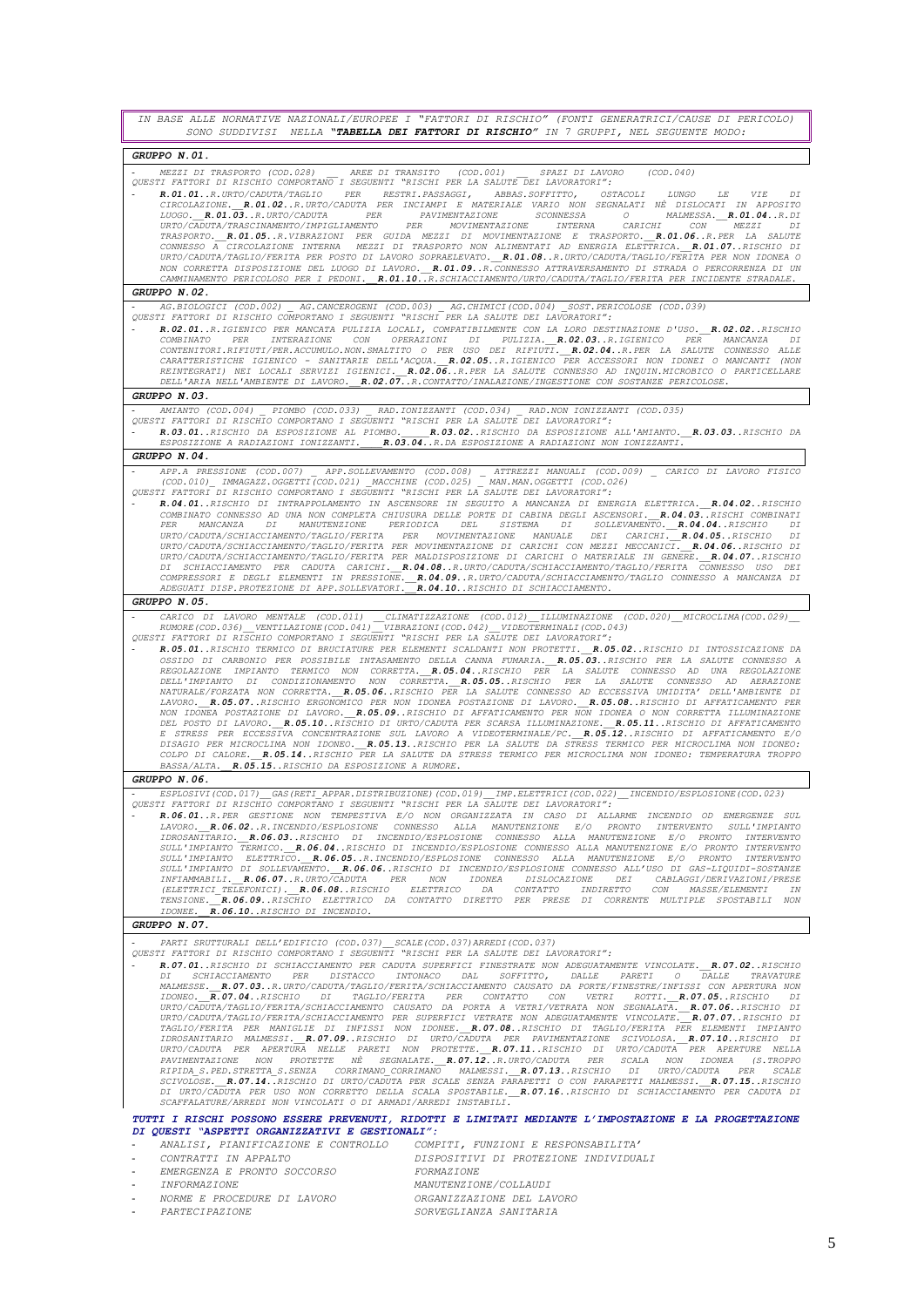# DISPOSIZIONI/ADEMPIMENTI INDICATI NEL CONTRATTO DI APPALTO

01. OGGETTO DELL'APPALTO.

#### L'APPALTO HA PER OGGETTO:

'OPERATORI ESTERNI' ADDETTI AD 'AFFIDAMENTO L'AFFIDAMENTO NEL COMUNE DI SANTA MARGHERITA LIGURE DEI SERVIZI DI: 1.REFEZIONE SCOLASTICA - 2-REFEZIONE SOCIALE (PER IL CENTRO DIURNO E I PASTI A DOMICILIO) - 3. REFEZIONE PER I CENTRI ESTIVI COMUNALI. (VED. CAPITOLATO DI APPALTO)

02. MACCHINARI/ATTREZZATURE/MEZZI.

L'IAPPALTATORE' SVOLGE LA PROPRIA ATTIVITÀ CON L'IMPIEGO DI 'MACCHINARI' - 'ATTREZZATURE · 'MEZZI' DI SUA PROPRIETÀ E/O IN POSSESSO.

L'ENTE METTE A DISPOSIZIONE DELL' 'APPALTATORE' 'MACCHINARI/ATTREZZI/MEZZI' PROPRI.

03. DOCUMENTAZIONE.

L' 'APPALTATORE', PRIMA DI INIZIARE I LAVORI, PRESENTA LA SEGUENTE DOCUMENTAZIONE:

- 01. COPIA ISCRIZIONE ALLA CAMERA DI COMMERCIO, INDUSTRIA E ARTIGIANATO.
- **02.** DICHIARAZIONE DELL'ORGANICO MEDIO ANNUO, DISTINTO PER QUALIFICA, NONCHÉ UNA DICHIARAZIONE<br>RELATIVA AL CONTRATTO COLLETTIVO STIPULATO DALLE ORGANIZZAZIONI SINDACALI COMPARATIVAMENTE PIÙ RAPPRESENTATIVE, APPLICATO AI LAVORATORI DIPENDENTI.
- 03. DICHIARAZIONE DI REGOLARITÀ CONTRIBUTIVA.
- 04. ELENCO DEL PERSONALE CHE SARÀ IMPIEGATO PER CONTO DELLA L'AMMINISTRAZIONE COMUNALE.
- 05.LIBRO MATRICOLA E REGISTRO DELLE PRESENZE.
- 06. DENUNCIA ALL'INAIL /REGISTRO DEGLI INFORTUNI.
- 07. DICHIARAZIONE, FIRMATA DAL LEGALE RAPPRESENTANTE DELL'APPALTATORE DELL'AVVENUTA FORMAZIONE ED<br>INFORMAZIONE DI TUTTI I LAVORATORI RELATIVAMENTE A: 1. USO ATTREZZATURE 2. USO D.P.I. 3. 'RISCHI SPECIFICI' DELLE LAVORAZIONI APPALIATE - 4.RISCHI PRESENTI SUL SITO VALUTATI PREVIO SOPRALUOGO PRELIMINARE - 5. VERBALE ULTIMA RIUNIONE PERIODICA.
- 08. NOMINE DEI SOGGETTI REFERENTI PER LA SICUREZZA.
- 09. COPIA DELLA NOTIFICA DELL' "ORGANO DI VIGILANZA" E "ALLA DIREZIONE PROVINCIALE DEL LAVORO" TERRITORIALMENTE COMPETENTI (NEI CASI PREVISTI DALLE NORME VIGENTI).
- 10. LIBRETTI D'USO DELLE MACCHINE ED ATTREZZATURE.
- 11 VALUTAZIONE DEL RISCHIO DEL RUMORE
- 12. VALUTAZIONE DEL RISCHIO CHIMICO.
- 13. SCHEDE DI SICUREZZA DEI PRODOTTI.
- 14. PROTOCOLLO SANITARIO.
- 15. TESSERA DI RICONOSCIMENTO PER OGNI OPERATORE.

L'APPALTATORE DOVRA' RISPETTARE LE 'PROCEDURE' PREDISPOSTE DALL'AMMINISTRAZIONE COMUNALE PER RIDURRE L'ESPOSIZIONE DEI LAVORATORI A TUTTI I RISCHI PRESENTI DURANTE LE 'FASI LAVORATIVE.

04. ORGANIZZAZIONE LAVORO DELL'ESPERTO.

L'APPALTATORE', PER L'ESECUZIONE DI QUESTI INTERVENTI, PROVVEDERÀ' AD ORGANIZZARE IL PROPRIO LAVORO NEL RISPETTO DELLE NORME VIGENTI.

05. DANNI ARRECATI DALL'ESPERTO. EVENTUALI DANNI ARRECATE ALLE PERSONE O COSE, O A QUALSIASI BENE DI PROPRIETÀ DELL'ENTE O DI TERZI VERRANNO ADDEBITATI AGLI 'ESPERTI'.

### L' 'APPALTATORE' DOVRA' (SE NECESSARIO):

TENERE DISPONIBILE IL CARTELLINO PERSONALE DI IDENTIFICAZIONE.

 $USO$   $D.P.$ 

L'*'APPALTATORE' DOVRÀ' USARE I 'D.P.I.' PREVISTI NEL DVR AZIENDALE.* 

07. ANALISI LAVORAZIONI - VISIONE LUOGHI DI LAVORO. L'IAPPALTATORE' DICHIARA: 'DI AVERE PRESO VISIONE DEI LUOGHI DI LAVORO'.

08. VARIAZIONE DOCUMENTAZIONE/DATI. L'APPALTATORE' DEVE COMUNICARE ALL'ENTE QUALUNQUE VARIAZIONE AI DOCUMENTI E/O DATI INDICATI ALLA PRESENTE SCRITTURA.

'ALLEGATO A' - 'RISCHI' DEGLI OPERATORI ESTERNI. I 'RISCHI' DURANTE L'ATTIVITA' LAVORATIVA SONO INDICATI NELL'ALLEGATO A.

'ALLEGATO B'- PROCEDURE ATTUATIVE.

06. INDUMENTI/D.P.I./ATTREZZATURE.

L'ELENCO 'PROC. ATTUATIVE' PREVISTE NELLE FASI LAVORATIVE SONO INDICATE NELL'ALLEGATO B.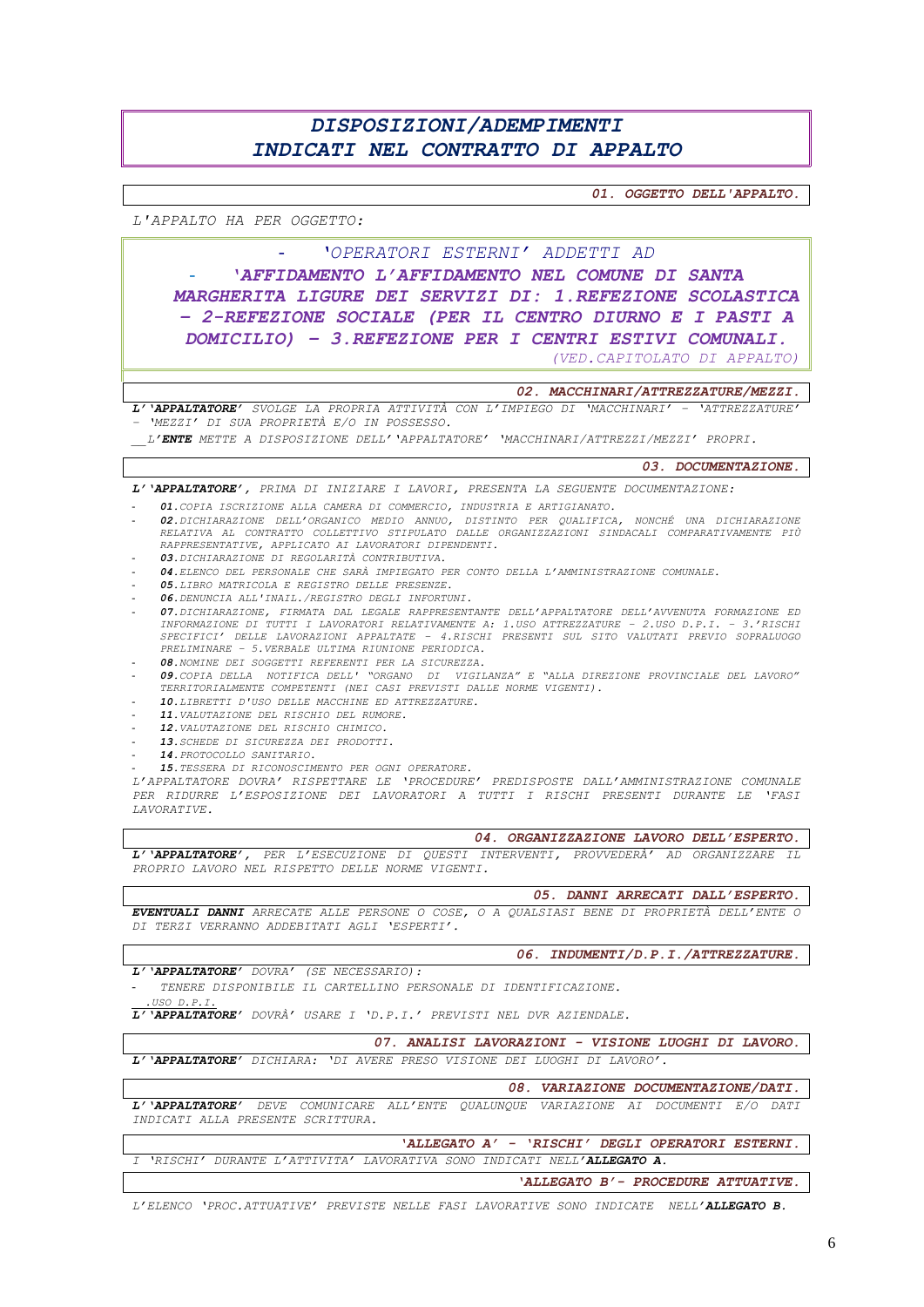*ALLEGATO 'A'*

# *INDICAZIONE DEI 'RISCHI' PER INDIVIDUARE LE MISURE/CRITERI PER LA PROTEZIONE DELLA SALUTE E DELLA SICUREZZA DEGLI 'OPERATORI ESTERNI' NEI LUOGHI DI LAVORO.*

#### *A.SPAZI ESTERNI – AREE DI PERTINENZA – MEZZI DI TRASPORTO.*

*A.1.PRESENZA DI PARETI, MURI E DAVANZALI CON GLI SPIGOLI E/O GLI ANGOLI SPORGENTI. \_\_\_PRESCRIZIONI : FARE ATTENZIONE DURANTE LE 'ATTIVITA' PRESSO 'SPIGOLI/ANGOLI' SPORGENTI. A.2.CONDIZIONI DELLA SCALA DELL'ENTRATA PRINCIPALE (GLI SCALINI DELLE SCALE SONO PRIVI DI ANTISCIVOLO – CORRIMANO INSUFFICIENTE – ECC.) E DELLE SCALE ESTERNE. \_\_\_PRESCRIZIONI : FARE ATTENZIONE DURANTE LE 'ATTIVITA' PRESSO 'SCALE ESTERNE'. A.3.ATTIVITA' COMPORTANTI L'USO DI MEZZI CARRABILI ENTRANTI E/O USCENTI DALL'"AZIENDA". \_\_\_PRESCRIZIONI : FARE ATTENZIONE DURANTE LE 'ATTIVITA' PRESSO 'PERCORSI CARRABILI'. B.DISPOSITIVI DI SICUREZZA E PREVENZIONE (VIE ED USCITE D'EMERGENZA E DI ESODO SEGNALETICA) - PIANO DI EVACUAZIONE - BARRIERE ARCHITETTONICHE – PR.SOCCORSO/EMERGENZE. B.01.SEGNALETICA DI SICUREZZA (INDICAZIONE USCITE DI SICUREZZA, DIVIETO DI FUMO, PIANO DI EVACUAZIONE, ECC.). NEI VARI AMBIENTI, LUNGO I PERCORSI E LUNGO LE USCITE DI EMERGENZA. \_\_\_PRESCRIZIONI : PRENDERE VISIONE DELLA 'CARTELLONISTICA' PREDISPOSTA PER INDICARE 'VIE DI UCITA'\_\_'DIVIETO DI FUMO'\_\_'EMERGENZE' E L'ATTUAZIONE DEL PIANO DI EVACUAZIONE. B.02.CONDIZIONI DEI PERCORSI E DELLE VIE DI ESODO. \_\_\_PRESCRIZIONI : NON POSIZIONARE MATERIALI/ATTREZZI LUNGO LE 'VIE DI ESODO'. B.03.PORTE DELL'USCITA DI EMERGENZA: DEVONO ESSERE SEMPRE LIBERE E UTILIZZABILI DURANTE LE VARIE ATTIVITÀ LAVORATIVE. \_\_\_PRESCRIZIONI : NON POSIZIONARE MATERIALI PRESSO DELLE 'USCITE DI EMERGENZA'. B.04.NUMERI UTILI PER LE CHIAMATE URGENTI. \_\_\_PRESCRIZIONI : ESAMINARE/MEMORIZZARE I "NUMERI UTILI" PER CHIAMATE DI EMERGENZA. C.MICROCLIMA (CLIMATIZZAZIONE/TERMOREGOLAZIONE)\_ILLUMINAZIONE – RUMORE. C.01.IDONEA ILLUMINAZIONE DEL POSTO DI LAVORO. \_\_\_PRESCRIZIONI : VERIFICARE L'IDONEITA' DELLE ILLUMINAZIONI NELLE POSTAZIONI DI LAVORO C.02.ESPOSIZIONE A RUMORE. \_\_\_PRESCRIZIONI : IL LIVELLO RUMORE IN OGNI AMBIENTE VIENE VERIFICATO PERIODICAMENTE. C.03.IDONEITA' POSTAZIONI DI LAVORO:* 

- *EVITARE IL LAVORO CONTINUO DI FRONTE ALLE FINESTRE.*
- *POSIZIONE DEI POSTI DI LAVORO PRODUCENTE RIFLESSI ED ABBAGLIAMENTI.*
- *\_\_\_PRESCRIZIONI : .VERIFICARE IDONEITA' ATTREZZATURE DI LAVORO..EVITARE QUESTE POSTAZIONI DI LAVORO: - POSTAZIONE DI LAVORO DI FRONTE ALLE FINESTRE.* 
	- *- POSTAZIONE DI LAVORO PRODUCENTE RIFLESSI/ABBAGLIAMENTI.*

#### *D.IMPIANTI – SOSTANZE ESPLOSIVE – INCENDIO.*

*\_\_\_PRESCRIZIONI : .USARE IN CONFORMITA' A "NORME VIGENTI" 'OGNI COMPONENTE' DELL'IMP.ELETTRICO. D.02.RISCHIO DI INCENDIO.*

PRESCRIZIONI : .NOMINARE 'ADDETTI ANTINCENDIO' (REGOLARMENTE FORMATI)..FORMARE IL PERSONALE SULLE<br>NORME COMPORTAMENTALI IN CASO DI "EMERGENZE" (INCENDIO – TERREMOTO – ALLUVIONE – ECC.)

*E.PARTI STRUTTURALI DELL'EDIFICIO (ELEMENTI STRUTTURALI – PARETI/SOFFITTI – SCALE – INFISSI – VETRI - CENTRALE TERMICA) – ARREDI/ATTREZZATURE VARIE – CERTIFICAZIONI.*

*E.01.LAVORAZIONI IN PROSSIMITA' DEI VETRI. \_\_\_PRESCRIZIONI : FARE ATTENZIONE DURANTE LE 'ATTIVITA' IN CORRISPONDENZA DEI 'VETRI'.* 

- *E.02.RISCHIO DI TAGLIO/FERITA PER MANIGLIE DI INFISSI NON IDONEE. \_\_\_PRESCRIZIONI : FARE ATTENZIONE DURANTE LE 'ATTIVITA' PRESSO LE MANIGLIE DEGLI INFISSI.*
- *E.03.LAVORAZIONI IN CORRISPONDENZA DELLA SCALA:*

*\_\_\_PRESCRIZIONI : FARE MOLTA ATTENZIONE DURANTE LE 'ATTIVITA' PRESSO LE 'SCALE'.*

*E.04.USO NON CORRETTO DI SCALA SPOSTABILE.*

*D.01.IMPIANTO ELETTRICO.*

*\_\_\_PRESCRIZIONI : OGNI "OPERATORE" DEVE USARE LA "SCALA SPOSTABILE" IN MODO CORRETTO.*

*E.05.PAVIMENTAZIONI SCIVOLOSE. \_\_\_PRESCRIZIONI : FARE ATTENZIONE DURANTE LE 'ATTIVITA' PRESSO LE PAVIMENTAZIONI SCIVOLOSE.*

*E.06.PRESENZA DI ARREDI NON VINCOLATI O INSTABILI. \_\_\_PRESCRIZIONI : FARE MOLTA ATTENZIONE DURANTE LE 'ATTIVITA' IN* 

 *CORRISPONDENZA DI ARREDI NON VINCOLATI O INSTABILI.*

*E.07.PRESENZA DI ARREDI, PARETI E DAVANZALI CON SPIGOLI ED ANGOLI SPORGENTI. \_\_\_PRESCRIZIONI : FARE MOLTA ATTENZIONE DURANTE LE 'ATTIVITA' IN CORRISPONDENZA DI 'ARREDI - PARETI – DAVANZALI' CON SPIGOLI ED ANGOLI SPORGENTI.*

*E.08.PRESENZA DI RADIATORI CON SPIGOLI ED ANGOLI SPORGENTI. \_\_\_PRESCRIZIONI : FARE MOLTA ATTENZIONE DURANTE LE 'ATTIVITA' IN CORRISPONDENZA DI 'RADIATORI' CON SPIGOLI/ANGOLI SPORGENTI.*

*E.09.PRESENZA DI ALCUNE PLAFONIERE PRIVE DI PROTEZIONE E/O DI ANCORAGGI. \_\_\_PRESCRIZIONI : NON SOSTARE/FARE LAVORAZIONI SOTTO PLAFONIERE ANCORATE MALE O SENZA PROTEZIONI.*

### *G.VALUTAZIONE RISCHIO CHIMICO.*

*G.01.VALTAZIONE "RISCHIO CHIMICO" (I DIPENDENTI DELL'AMMINISTRAZIONE COMUNALE NON UTILIZZANO SOSTANZE PER CUI SONO ESPOSTI A 'RISCHIO CHIMICO'). \_\_\_PRESCRIZIONI : IN BASE ALLA TIPOLOGIA DEI PRODOTTI UTILIZZATI ANALIZZARE TUTTE LE 'SCHEDE DI* 

*SICUREZZA' ED EVENTUALMENTE VALUTARE IL 'RISCHIO CHIMICO'.*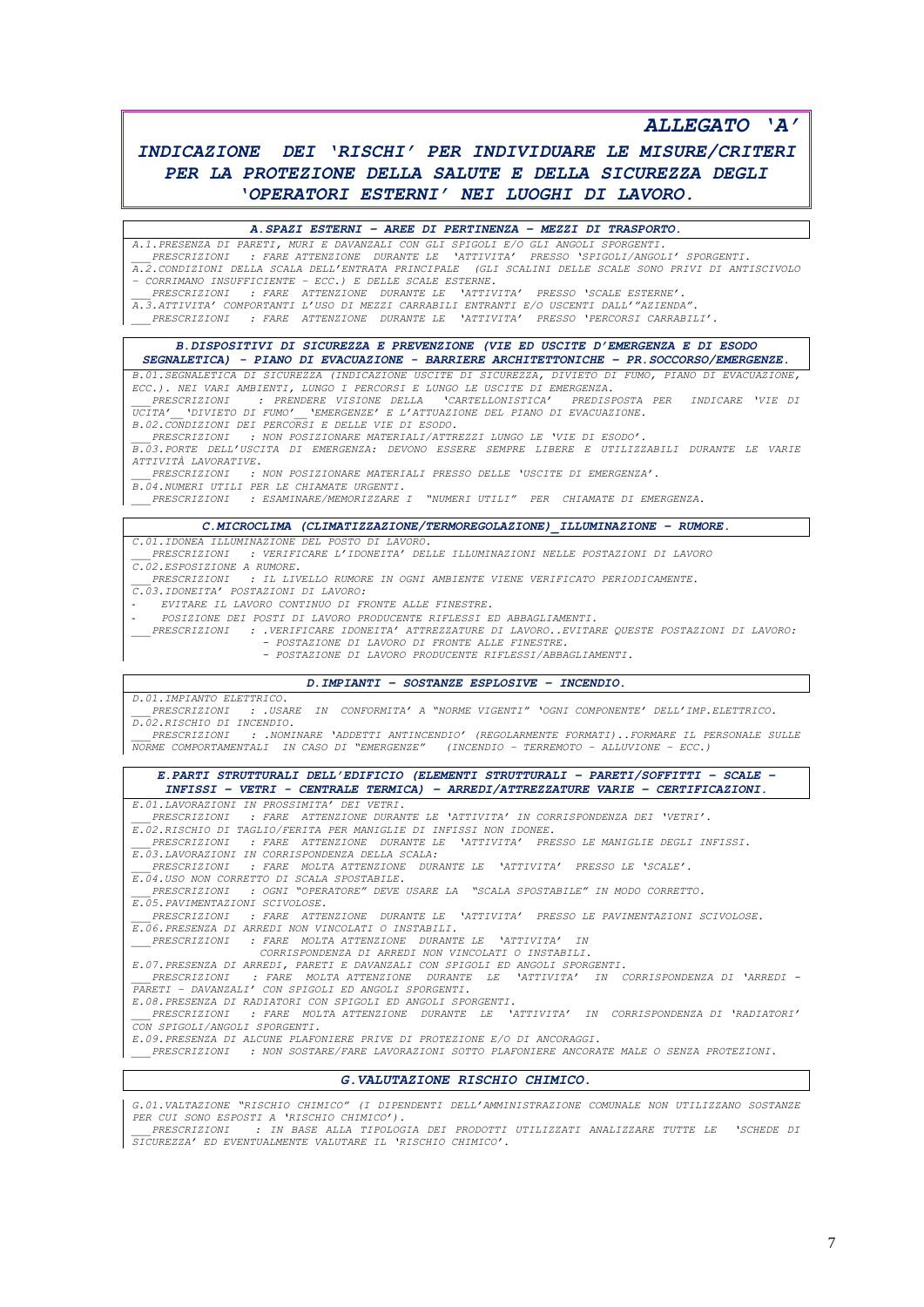## *ALLEGATO 'B'*

## *"PROCEDURE OPERATIVE PER LO SVOLGIMENTO DELL'ATTIVITA' LAVORATIVA".*

*N.01.PROCEDURE: TRASPORTO (PARCHEGGIO/MANOVRA) DI 'AUTOMEZZI' ALL'INTERNO DELL'AREA DI PERTINENZA DEI 'PLESSI SCOLASTICI'. DESCRIZIONE DELLA FASE DI LAVORO TRASPORTO (PARCHEGGIO/MANOVRA) DI 'AUTOMEZZI' ALL'INTERNO DELL'AREA DI PERTINENZA DEL 'PLESSI SCOLASTICI'. ATTREZZATURE DI LAVORO AUTOMEZZI AZIENDALI. RISCHI: INDIVIDUAZIONE E VALUTAZIONE SITUAZIONE PERICOLOSA INVESTIMENTO DEGLI OPERATORI CHE TRANSITANO LUNGO I PERCORSI DEGLI AUTOMEZZI (SPECIE NELLE OPERAZIONI DI RETROMARCIA). VALUTAZIONE* **POSSIBILE CON GRAVI CONSEGUENZE.** *SITUAZIONE PERICOLOSA CEDIMENTO DEL FONDO STRADALE E CONSEGUENTE RIBALTAMENTO DELL'AUTOMEZZO CON PERICOLO PER L'AUTISTA E PER OPERATORI A RIDOSSO DELL'AUTOMEZZO STESSO. VALUTAZIONE* **IMPROBABILE CON GRAVI CONSEGUENZE.** *SITUAZIONE PERICOLOSA CADUTA DI MATERIALE TRASPORTATO DAGLI AUTOMEZZI SUGLI OPERATORI. VALUTAZIONE* **IMPROBABILE CON GRAVI CONSEGUENZE.** *SITUAZIONE PERICOLOSA INCIDENTI PER MALFUNZIONAMENTO DIS.FRENANTI-SEGNALAZIONE AUTOMEZZO. VALUTAZIONE* **IMPROBABILE CON GRAVI CONSEGUENZE.**  *SITUAZIONE PERICOLOSA PERICOLO DI URTI CONTRO OSTACOLI FISSI E MOBILI DURANTE IL TRANSITO. VALUTAZIONE* **POSSIBILI CON MODESTE CONSEGUENZE.** *MISURE ED AZIONI DI PREVENZIONE E PROTEZIONE ..VERIFICARE L'EFFICIENZA DEL DISPOSITIVI FRENANTI, DI SEGNALAZIONE ACUSTICA E LUMINOSA E REGOLARE GLI SPECCHIETTI RETROVISORI E LATERALI. DURANTE IL TRANSITO:*  - *ADEGUARE LA VELOCITÀ AI LIMITI CONSENTITI ALL'INTERNO DELL'AREA DI PERTINENZA DELL'AZIENDA, PROCEDENDO A PASSO D'UOMO NELLE VICINANZE DI OPERATORI;*  - *IN SITUAZIONE DI SCARSA VISIBILITA' FARSI ASSISTERE DA PERSONALE A TERRA DURANTE LE OPERAZIONI IN RETROMARCIA;*  - *NON CARICARE MATERIALE SFUSO OLTRE L'ALTEZZA DELLE SPONDE LATERALI;* - *COPRIRE CON UN TELO EVENTUALE MATERIALE SFUSO TRASPORTATO ENTRO IL CASSONE;* 

- *NON TRASPORTARE PERSONE SUL CASSONE.*

*GENERALITA':*

- *.TENERE PULITO L'AUTOMEZZO CON ATTENZIONE PER GLI SPECCHI, LE LUCI, LE RUOTE, I FRENI. .EFFETTUARE LA MANUTENZIONE PROGRAMMATA DELL'AUTOMEZZO E FARE A REVISIONE PERIODÌCA.*
- *.LA VELOCITA' DEI MEZZI DOVRÀ ESSERE LIMITATA AI VALORI CONSENTITI ALL'INTERNO DELL'AREA DI PERTINENZA DELL'AZIENDA, PROCEDENDO A PASSO D'UOMO NELLE VICINANZE DI POSTAZIONI DI LAVORO:*
- *IN TALE CIRCOSTANZA ACQUISTA IMPORTANZA LA PREDISPOSIZIONE DI UN'OPPORTUNA SEGNALETICA. DISPOSITIVI DI PROTEZIONE INDIVIDUALE (DPI)*

*I LAVORATORI INTERESSATI ALLA PROCEDURA DEVONO USARE D.P.I. PREVISTI NEL D.V.R..*

### *02.PROCEDURE PER UNA 'IDONEA POSTAZIONE DI LAVORO' DURANTE LE VARIE PRESTAZIONI.*

*DESCRIZIONE DELLA FASE DI LAVORO*

*OPERATORE CHE SVOLGE LA PROPRIA ATTIVITA' LAVORATIVA NELLA 'POSTAZIONE DI LAVORO' ABITUALE DURANTE LE VARIE PRESTAZIONI: 1.SCOPATURA DI TUTTI I PAVIMENTI – 2.SVUOTAMENTO, PULIZIA E RIORDINO DI CESTINI*  PORTA CARTA, CESTINI PORTA RIFIUTI ED EVENTUALI POSACENERE; - **3.**SPOLVERATURA CON PANNO UMIDO DEGLI<br>STIPITI E DAVANZALI DI PORTE E FINESTRE; - **4.**ELIMINAZIONE DI ORME SUI VETRI, SPECCHI E PULITURA CON<br>PANNI ADEGUATI; - *SCAFFALI, TAVOLI E SEDIE ECC…ECCETTO I VIDEO DEI COMPUTERS CHE SARANNO PULITI DIRETTAMENTE DAGLI IMPIEGATI; - 6.EVENTUALE RIMOZIONE O BATTITURA DELLE STUOIE DI INGRESSO AI LOCALI; - 7.SPOLVERATURA AD UMIDO CON IMPIEGO DI DETERGENTI DISINFETTANTI DI MANIGLIE E SPALLETTE DELLE PORTE SEGNATE DAL PASSAGGIO CONTINUO DI PIÙ PERSONE, TELEFONI E TUTTO QUANTO È SOGGETTO ALL'USO COMUNE; - 8.SPOLVERATURA<br>AD UMIDO DEGLI ELEMENTI RADIANTI DEL CALORE, STUFE ALIMENTATE AD ENERGIA ELETTRICA O PUNTI RADIANTI; -<br>9LAVAGGIO DI PA 10.LAVAGGIO DELLE SCALE E DEI CORRIDOI CON SOSTANZE DETERGENTI E DISINFETTANTI PONENDO UNA CURA PARTICOLARE NELLA PULIZIA DEGLI ANGOLI E SPOLVERATURA AD UMIDO DEL CORRIMANO; 11.COLLOCAZIONE DEI RIFIUTI IN SACCHI DI POLIETILENE E TRASPORTO NEGLI APPOSITI CONTENITORI ESTERNI E SMALTIMENTO DI CARTA, CARTONE, VETRO E QUANT'ALTRO RICHIESTO DAI RESPONSABILI DEL SERVIZIO; 12.LAVATURA, DISINFEZIONE E DEODORAZIONE DEI SERVIZI IGIENICI (WC, LAVANDINI, ECC…..). PARTICOLARE ATTENZIONE DEVE ESSERE POSTA PER LA PULIZIA DI: INFISSI - VETRI DELLE FINESTRE/DELLE PORTE* 

*– PARETI – DAVANZALI – PERSIANE – AVVOLGIBILI - ECC.*

*ATTREZZATURE DI LAVORO*

*SONO PREVISTE QUESTE 'ATTREZZATURE DI LAVORO' SPECIFICHE: ACCESSORI IMPIANTO ELETTRICO ACCESSORI VARI.*

*RISCHI: INDIVIDUAZIONE E VALUTAZIONE*

*SITUAZIONE PERICOLOSA RISCHI DI INFORTUNIO DOVUTO AD UNA ERRATA 'POSTAZIONE OPERATIVA' DURANTE LO SVOLGIMENTO DELL'ATTIVITA' LAVORATIVA.*

*VALUTAZIONE UNA SBAGLIATA 'ATT.LAVORATIVA' PUO' PROVOCARE DANNI DI LIEVE/MEDIA ENTITÀ.*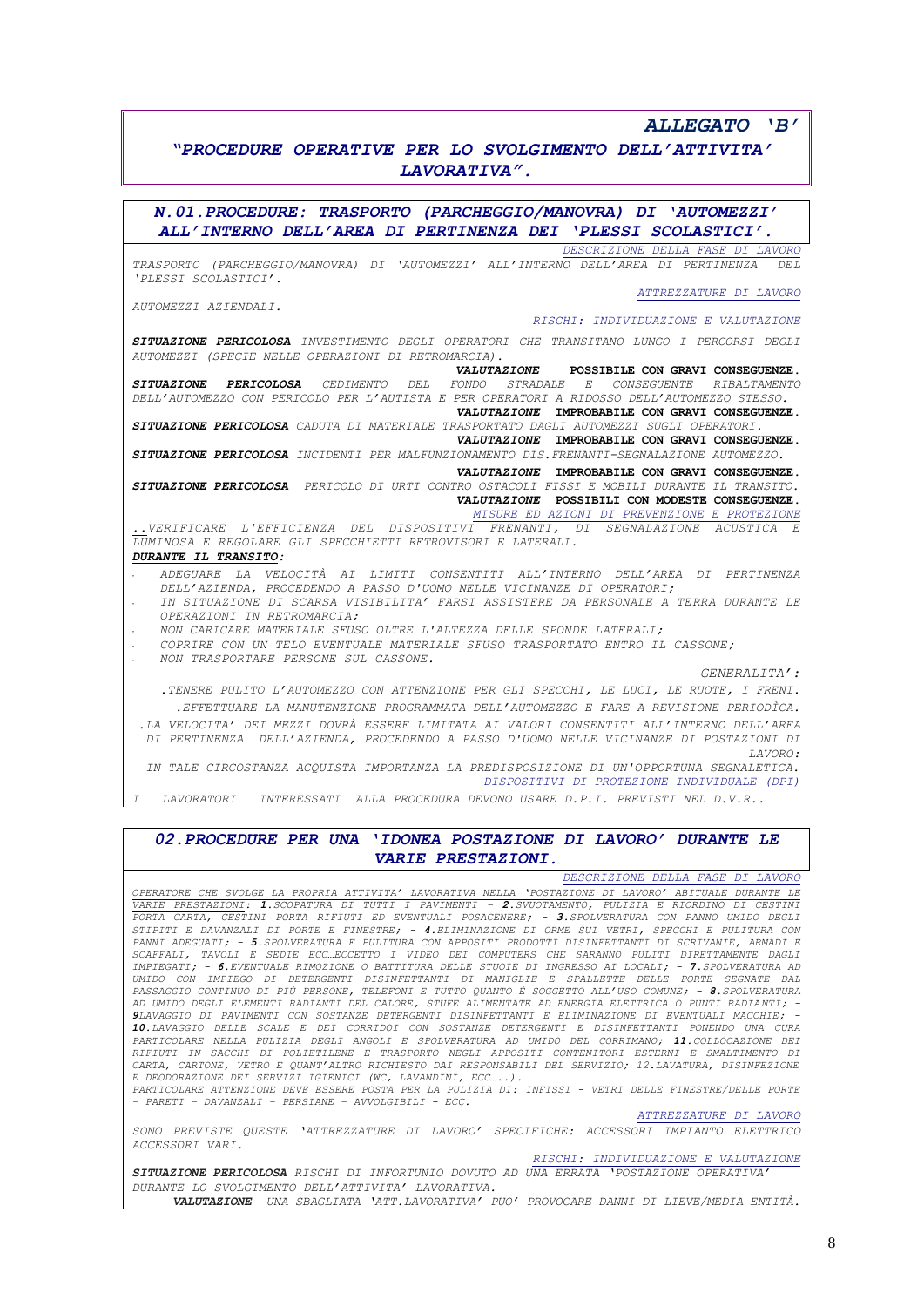*MISURE ED AZIONI DI PREVENZIONE E PROTEZIONE* - *NOTA GENERALE: ALL'INTERNO DEL PLESSO E' SEMPRE SEVERAMENTE VIETATO FUMARE.* - *CONTROLLARE CHE IL PIANO DI APPOGGIO E DI LAVORO ABBIA SUPERFICIE OPACA PER EVITARE RIFLESSI.* - *CONTROLLARE CHE LE 'ATTREZZATURE' ABBIANO DIMENSIONI SUFFICIENTI PERMETTENDO UNA DISPOSIZIONE ABBASTANZA FLESSIBILE DELL'OPERATORE.* - *CONTROLLARE CHE LO SPAZIO A DISPOSIZIONE DELL'OPERATORE SIA SUFFICIENTE PER OTTENERE UNA POSIZIONE COMODA.* - *CURARE L'ORDINE E LA PULIZIA DELLE AREE DI LAVORO.* - *SEGNALARE ADEGUATAMENTE GLI OSTACOLI ED OGNI ALTRA EVENTUALE FONTE DI PERICOLO, CHE NON PUO' ESSERE ELIMINATA, IN QUANTO NECESSARIA PER LO SVOLGIMENTO DI UNA FASE LAVORATIVA.* - *ILLUMINARE SUFFICIENTEMENTE CON LUCE NATURALE O ARTIFICIALE UN AMBIENTE DI LAVORO E DI PASSAGGIO, OCCUPATI PER UNA FASE LAVORATIVA, IN MODO DA RENDERE SICURO ED AGEVOLE IL MOVIMENTO DELLE PERSONE E LE VARIE FASI OPERATIVE.* - *EVITARE INGOMBRI ED OSTACOLI, DURANTE LE LAVORAZIONI, SIA A TERRA CHE IN ALTEZZA.* - *CONTROLLARE CHE SIANO EVITATI RUMORI ECCESSIVI. DISPOSITIVI DI PROTEZIONE INDIVIDUALE (DPI) I LAVORATORI INTERESSATI ALLA PROCEDURA DEVONO USARE D.P.I. PREVISTI NEL D.V.R.. 03.PROCEDURE PER IL TRASPORTO DI 'ATTREZZATURE' DALL'AUTOMEZZO ALL'INTERNO DEI 'PLESSI SCOLASTICI'. PROCEDURA SCARICO DI 'ATTREZZATURE (CONTENITORI/PR.PULIZIE/SCOPE/ECC.)' DALL'AUTOMEZZO ALL'INTERNO DEI PLESSI SCOLASTICI. 01.ALL'INTERNO DEI LOCALI DI LAVORO E/O ALLA PRESENZA DI ALTRI OPERATORI E' SEVERAMENTE VIETATO FUMARE. 02.L'OPERATORE DEVE INDOSSARE I D.P.I. PREVISTI NELLA FASE LAVORATIVA: D.P.I. PREVISTI NEL D.V.R. AZIENDALE. 03.DURANTE LA FASE DI SCARICO DI UN 'ATTREZZO' DA UN AUTOMEZZO SI PROCEDE NEL SEGUENTE MODO:*  - *L'OPERATORE MUNITO DI UN CARRELLO SI AVVICINA ALL'AUTOMEZZO (DOPO AVER VERIFICATO CHE L'AUTISTA ABBIA SPENTO IL MOTORE) PER PRELEVARE L'ATTREZZO.* - *DOPO AVER VERIFICATO CHE IL PESO DELL'ATTREZZO SIA INFERIORE A 20/25 KG, L'OPERATORE PRELEVA IL CONTENITORE E LO PONE SUL CARRELLO (SE IL CONTENITORE HA UN PESO SUPERIORE A 20/25 KG L'OPERATORE PER PRELEVARE IL CARRELLO DEVE CHIEDERE L'AIUTO DI UN COLLEGA) 04.L'OPERATORE TRASPORTA IL CARRELLO FINO ALLA ZONA PREVISTA PER LO STOCCAGGIO/DEPOSITO DEL CONTENUTO DELL'ATTREZZO. 05.L'OPERATORE SPOSTA L'ATTREZZO DAL CARRELLO ALLA ZONA STOCCAGGIO NEL SEGUENTE MODO:* - *SINGOLARMENTE, SE IL PESO DELL'ATTREZZO E' MINORE DI 20/25 KG.* - *CON L'AIUTO DI UN COLLEGA SE L'ATTREZZO HA UN PESO SUPERIORE A 20/25 KG. TRASPORTO DI 'ATTREZZATURE (CONTENITORI/PR.PULIZIE/SCOPE/ECC.)' ALL'INTERNO DEI PLESSI SCOLASTICI. 01.ALL'INTERNO DEI LOCALI DI LAVORO E/O ALLA PRESENZA DI ALTRI OPERATORI E' SEVERAMENTE VIETATO FUMARE. 02.L'OPERATORE DEVE INDOSSARE I D.P.I. PREVISTI NELLA FASE LAVORATIVA:* - *TUTA DA LAVORO/CALZATURE/GUANTI 03.L'OPERATORE PRELEVA L'ATTREZZO E LO PONE SUL CARRELLO SECONDO QUESTE PROCEDURE:* - *PRELEVA IL CARICO SINGOLARMENTE SE IL PESO DELL'ATTREZZO E' INFERIORE A 20/25 KG.* - *PRELEVA IL CARICO CON L'AIUTO DI UN COLLEGA SE L'ATTREZZO HA UN PESO SUPERIORE A 20/25 KG. 04.L'OPERATORE TRASPORTA L'ATTREZZO DAL PLESSO ALL'AUTOMEZZO (DOPO AVER VERIFICATO CHE L'AUTISTA ABBIA SPENTO IL MOTORE). 05.L'OPERATORE SPOSTA L'ATTREZZO ALL'AUTOMEZZO SECONDO QUESTE PROCEDURE: ..PRELEVA IL CARICO SINGOLARMENTE SE IL PESO DELL'ATTREZZO E' INFERIORE A 20/25 KG. ..PRELEVA IL CARICO CON L'AIUTO DI UN COLLEGA SE L'ATTREZZO HA UN PESO SUPER.20/25 KG. 04.PROCEDURE PER USO DI 'ATTREZZATURE' ALL'INTERNO DEI 'PLESSI SCOLASTICI' 01.ALL'INTERNO DEI LOCALI DI LAVORO E/O ALLA PRESENZA DI ALTRI OPERATORI E' SEVERAMENTE VIETATO FUMARE. 02.L'OPERATORE DEVE INDOSSARE I D.P.I. PREVISTI NELLA FASE LAVORATIVA:* - *TUTA DA LAVORO/CALZATURE/GUANTI*

*03.L'OPERATORE DURANTE L'USO DI 'ATTREZZATURE (CONTENITORI/PR.PULIZIE/SCOPE/ECC.)' DEVE FARE ATTENZIONE A:*

- *SEGNALERE (EVENTUALMENTE CIRCOSCRIVERE) EVENTUALI 'ZONE PERICOLOSE.*
- *NON CREARE DISAGIO ALLO SVOLGIMENTO DELL'ATTIVITA' LAVORATIVA AGLI OPERATORI PRESENTI NEI PLESSI COMUNALI.*

*04.L'OPERATORE TRASPORTA IL VASSOIO (CON UN CARRELLO) RIEMPITO DI CIBO FINO ALLA ZONA PREVISTA PER IL DEPOSITO DEI VASSOI DA CONSEGNARE SUCCESSIVAMENTE AL TRASPORTO. 05.L'OPERATORE DURANTE GLI SPOSTAMENTI DELLE VARIE 'ATTREZZATURE (CONTENITORI/PR.PULIZIE/SCOPE/ECC.)' DEVE PROCEDERE NEL SEGUENTE MODO:*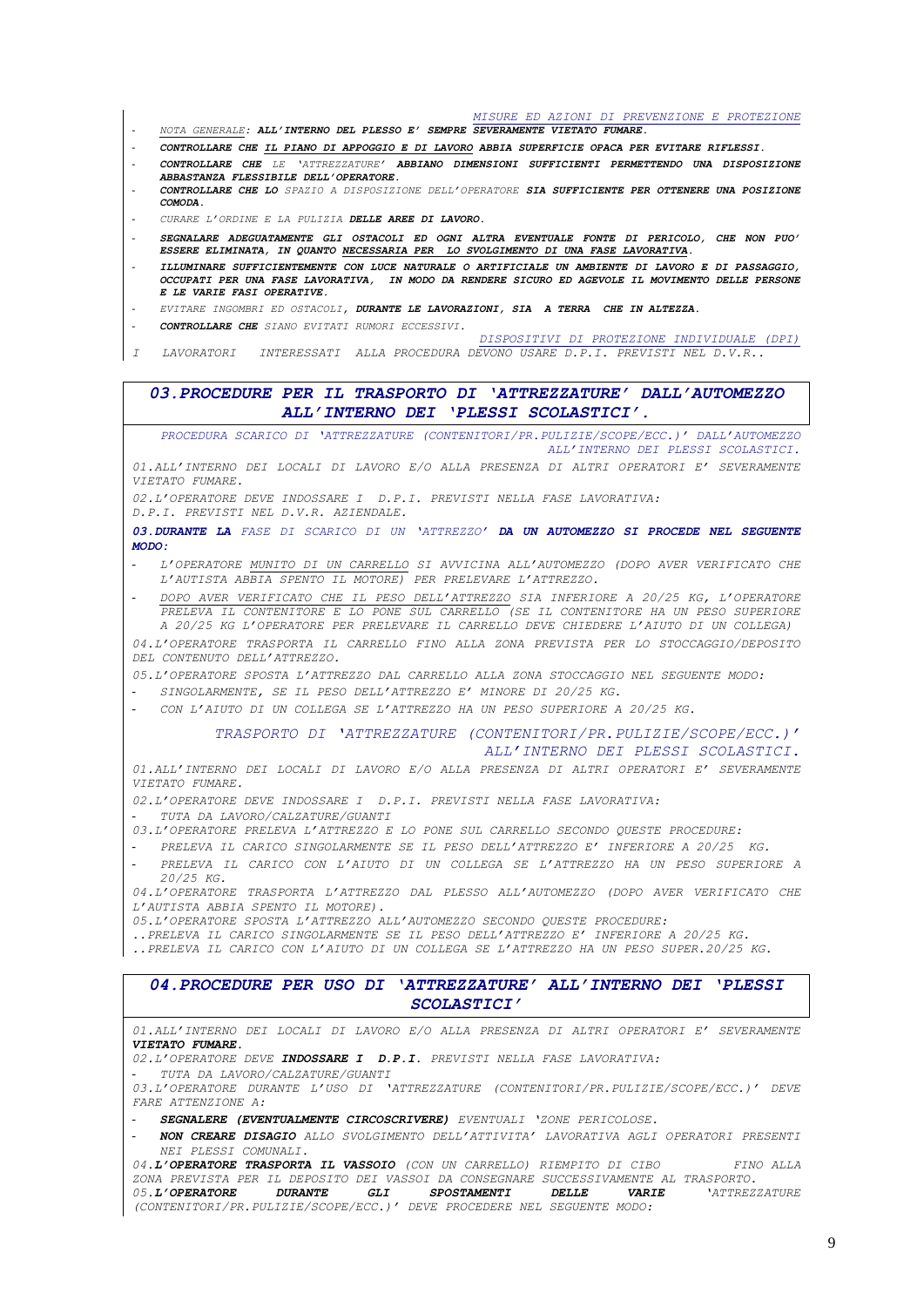- *SINGOLARMENTE, SE IL PESO DELL'ATTREZZO E' MINORE DI 20/30 KG.*

- *CON L'AIUTO DI UN COLLEGA SE L'ATTREZZO HA UN PESO SUPERIORE A 20/30 KG.*

*05.L'OPERATORE DURANTE LE VARIE LAVORAZIONI, DEVE UTILIZZARE 'LE SCALE' IN MODO IDONEO* 

*NON E' CONSENTITO L'USO DI SCALE NON IDONEE: LE SCALE DEVONO ESSERE MARCATE C.E.*

*.TUTTE LE SCALE UTILIZZATE DEVONO AVERE CARATTERISTICHE DI RESISTENZA ADATTE ALL'IMPIEGO A CUI SI VUOLE ADIBIRLE.* 

*.LA CAPACITÀ' DI RESISTERE ALLO SCORRIMENTO DIPENDERÀ' DALLA FORMA, DALLO STATO, DALLA NATURA DEL MATERIALE, DALL'ATTRITO; BUONI RISULTATI SI POSSONO OTTENERE CON GOMME SINTETICHE ANCHE SU SUOLO DI VARIO STRATO.*

*.LE ESTREMITÀ' SUPERIORI ANALOGAMENTE AVRANNO SIMILI APPOGGI OPPURE GANCI DI TRATTENUTA CONTRO LO SLITTAMENTO OD ANCHE CONTRO LO SBANDAMENTO.* 

*..SI PRECISA COMUNQUE CHE LE SCALE A MANO E/O RIPIANI PRIMA DEL LORO USO DEVONO ESSERE VINCOLATE IN MODO CHE NON SI VERIFICHINO DEFORMAZIONI E/O SPOSTAMENTI DALLA LORO POSIZIONE INIZIALE IN MODO DA IMPEDIRNE LA PERDITA DI STABILITÀ;* 

*.QUALORA NON SIA POSSIBILE ADOTTARE ALCUN SISTEMA DI VINCOLO LA SCALA E/O I RIPIANI DURANTE L'USO DOVRÀNNO ESSERE TRATTENUTA AL PIEDE DA ALTRO LAVORATORE.*

*.LE SCALE SINGOLE DOVRANNO SPORGERE CIRCA UN METRO OLTRE IL PIANO DI ARRIVO ED AVERE ALLA BASE UNA DISTANZA DALLA PARETE PARI AD 1/4 DELL'ALTEZZA DEL PUNTO DI APPOGGIO, FINO AD UNA LUNGHEZZA DI DUE ELEMENTI (È BENE PARTIRE NON SUPERARE GLI 80-90 CM).*

*.E' BENE NON UTILIZZARE SCALE TROPPO PESANTI; QUINDI È' CONVENIENTE USARLE FINO AD UN MASSIMO DI LUNGHEZZA DI 5 METRI: OLTRE TALI LUNGHEZZE SI USANO QUELLE AD ELEMENTI INNESTABILI UNO SULL'ALTRO.* 

*.LE ESTREMITÀ' DI AGGANCIO SONO RINFORZATE IN MODO DA RESISTERE ALLE SOLLECITAZIONI CONCENTRATE;* 

*.LA LARGHEZZA DELLA SCALA VARIA IN GENERE TRA CIRCA 475-390 MM. MENTRE IL PASSO TRA I PIOLI È DI 270-300 MM.*

### *05C.PROCEDURE PER:*

*A.IL TRASPORTO DI VASSOI CONTENENTI CIBO CALDO ALL'INTERNO DELLA CUCINA.--B.LO SCARICO DI CONTENITORI DALL'AUTOMEZZO ALL'INTERNO DELLA CUCINA.--C.IL TRASPORTO DI UN CONTENITORE DALLA CUCINA AD UN AUTOMEZZO.*

### *D.PRELIEVO DI VASSOI/PENTOLE DALLA LAVASTOVIGLIE.*

*DESCRIZIONE DELLA FASE DI LAVORO*

*OPERATORE CHE, PER LO SVOLGIMENTO DELLA PROPRIA ATTIVITA', EFFETTUA QUESTE LAVORAZIONI: A.IL TRASPORTO DI VASSOI CONTENENTI CIBO CALDO ALL'INTERNO DELLA CUCINA - B.LO SCARICO DI CONTENITORI DALL'AUTOMEZZO ALL'INTERNO DELLA CUCINA - C.IL TRASPORTO DI UN CONTENITORE DALLA CUCINA AD UN AUTOMEZZO - D.PRELIEVO DI VASSOI/PENTOLE DALLA LAVASTOVIGLIE.*

*ATTREZZATURE DI LAVORO*

*SONO PREVISTE 'ATTREZZATURE DI LAVORO' SPECIFICHE: VASSOI/PENTOLE – CONTENITORI – SCAFFALI – ARMADI - CARRELLI - ELETTRODOMESTICI.*

#### *RISCHI: INDIVIDUAZIONE E VALUTAZIONE*

*SITUAZIONE PERICOLOSA*

RISCHI DI INFORTUNIO DI UN OPERATORE CHE, DURANTE LO SVOLGIMENTO DELL'ATTIVITA' LAVORATIVA, EFFETTUA<br>QUESTE LAVORAZIONI IN MODO SCORRETTO: A.IL TRASPORTO DI VASSOI CONTENENTI CIBO CALDO ALL'INTERNO DELLA *CUCINA - B.LO SCARICO DI CONTENITORI DALL'AUTOMEZZO ALL'INTERNO DELLA CUCINA - C.IL TRASPORTO DI UN CONTENITORE DALLA CUCINA AD UN AUTOMEZZO - D.PRELIEVO DI VASSOI/PENTOLE DALLA LAVASTOVIGLIE.*

#### *VALUTAZIONE*

*UNA SBAGLIATA 'ATTIVITA' LAVORATIVA' PUO' PROVOCARE DANNI DI LIEVE/MEDIA/ALTA ENTITÀ. MISURE ED AZIONI DI PREVENZIONE E PROTEZIONE*

*ALL'INTERNO DEI LOCALI DI LAVORO E/O ALLA PRESENZA DI ALTRI OPERATORI E' SEVERAMENTE VIETATO FUMARE. IL TRASPORTO DI VASSOI CONTENENTI CIBO CALDO ALL'INTERNO DELLA CUCINA. 01.L'OPERATORE PONE IL VASSOIO SU UN CARRELLO E PRELEVA IL CIBO DAL:*

- *PENTOLONE (IL PENTOLONE E' STATO IN PRECEDENZA RIPOSTO SU UN SOLIDO E STABILE PIANO DI APPOGGIO; IL COPERCHIO DEL PENTOLONE DEVE ESSERE DEPOSITATO IN UN PUNTO DI APPOGGIO STABILE E VICINO AL PENTOLONE).*
- *FORNO: LO SPORTELLO DEVE ESSERE APERTO E OPPORTUNAMENTE ANCORATO DURANTE IL PRELIEVO DEL CIBO DALLE PENTOLE INTERNE. QUANDO IL VASSOIO E' RIEMPITO LO SPORTELLO DEL FORNO DEVE ESSERE RICHIUSO.*

*02.L'OPERATORE TRASPORTA IL VASSOIO (CON UN CARRELLO) RIEMPITO DI CIBO FINO ALLA ZONA PREVISTA PER IL DEPOSITO DEI VASSOI DA CONSEGNARE SUCCESSIVAMENTE AL TRASPORTO.*

*SCARICO CONTENITORI DALL'AUTOMEZZO ALL'INTERNO DELLA CUCINA.*

*01.DURANTE LA FASE DI SCARICO DI UN CONTENITORE DA UN AUTOMEZZO SI PROCEDE NEL SEGUENTE MODO:*  - *L'OPERATORE MUNITO DI UN CARRELLO SI AVVICINA ALL'AUTOMEZZO (DOPO AVER VERIFICATO CHE L'AUTISTA* 

*ABBIA SPENTO IL MOTORE) PER PRELEVARE IL CONTENITORE.* - *DOPO AVER VERIFICATO CHE IL PESO DEL CONTENITORE SIA INFERIORE A 20/25 KG, L'OPERATORE PRELEVA IL* 

*CONTENITORE E LO PONE SUL CARRELLO. ( SE IL CONTENITORE HA UN PESO SUPERIORE A 20/25 KG L'OPERATORE PER PRELEVARE IL CARRELLO DEVE CHIEDERE L'AIUTO DI UN COLLEGA) 02.L'OPERATORE TRASPORTA IL CARRELLO FINO ALLA ZONA PREVISTA PER LO STOCCAGGIO/DEPOSITO DEL CONTENUTO* 

*DEL CONTENITORE. 03.L'OPERATORE SPOSTA IL CONTENITORE DAL CARRELLO ALLA ZONA STOCCAGGIO NEL SEGUENTE MODO:*

- *SINGOLARMENTE, SE IL PESO DEL CONTENITORE E' MINORE DI 20/25 KG.*
- *CON L'AIUTO DI UN COLLEGA SE IL CONTENITORE HA UN PESO SUPERIORE A 20/25 KG.*

*TRASPORTO DI UN CONTENITORE DALLA CUCINA AD UN AUTOMEZZO.*

*01.L'OPERATORE PRELEVA IL CONTENITORE E LO PONE SUL CARRELLO SECONDO QUESTE PROCEDURE:*

- *PRELEVA IL CARICO SINGOLARMENTE SE IL PESO DEL CONTENITORE E' INFERIORE A 20/25 KG.*
- *PRELEVA IL CARICO CON L'AIUTO DI UN COLLEGA SE IL CONTENITORE HA UN PESO SUPERIORE A 20/25 KG.*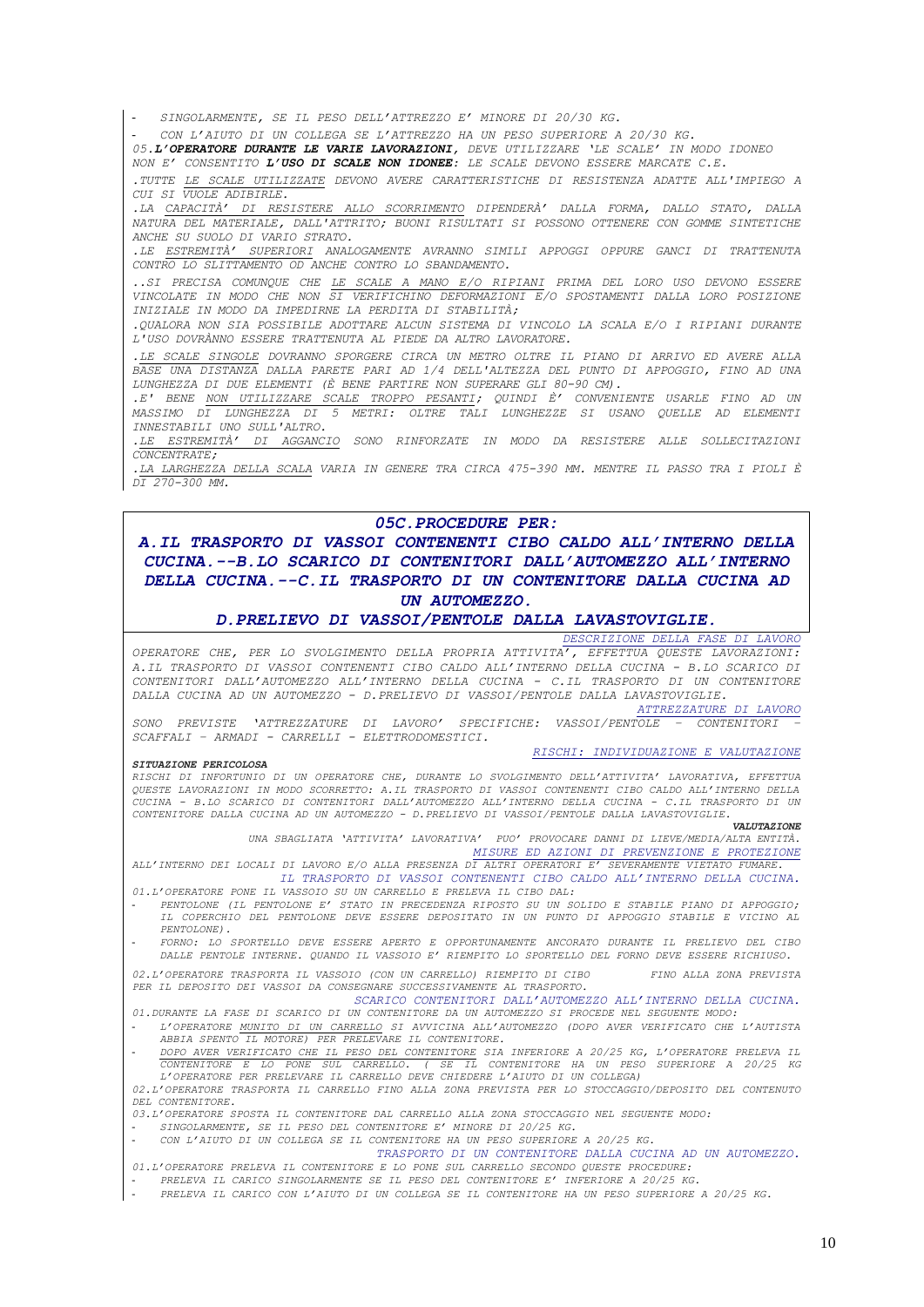*02.L'OPERATORE TRASPORTA IL CARRELLO DALLA CUCINA ALL'AUTOMEZZO (DOPO AVER VERIFICATO CHE L'AUTISTA ABBIA SPENTO IL MOTORE).*

*03.L'OPERATORE SPOSTA IL CONTENITORE DAL CARRELLO ALL'AUTOMEZZO SECONDO QUESTE PROCEDURE:*

- *PRELEVA IL CARICO SINGOLARMENTE SE IL PESO DEL CONTENITORE E' INFERIORE A 20/25 KG.*

- *PRELEVA IL CARICO CON L'AIUTO DI UN COLLEGA SE IL CONTENITORE HA UN PESO SUPERIORE A 20/25 KG. PRELIEVO DI VASSOI/PENTOLE DALLA LAVASTOVIGLIE.*

*01.L'OPERATORE ATTENDE IL 'TERMINE DEL LAVAGGIO DELLE STOVIGLIE'; SUCCESSIVAMENTE APRE IL COPERCHIO SUPERIORE E ATTENDE LA FURIUSCITA DEL VAPORE.*

*02.L'OPERATORE PRELEVA (CON MOLTA ATTENZIONE), UNO PER VOLTA, IL/LA VASSOIO/PENTOLA DALLA LAVASTOVIGLIE (DOPO AVER FATTO SCOLARE IL LIQUIDO EVENTUALMENTE CONTENUTO NELLA/NEL PENTOLA/VASSOIO). 03.L'OPERATORE DEPOSITA IL/LA VASSOIO/PENTOLA PRELEVATO DALLA LAVASTOVIGLIE POSTO NELLE VICINANZE.*

*DISPOSITIVI DI PROTEZIONE INDIVIDUALE (DPI)*

*I LAVORATORI INTERESSATI ALLA PROCEDURA DEVONO USARE D.P.I. PREVISTI NEL D.V.R..*

## *06.PROCEDURE PER EVITARE, DURANTE GLI SPOSTAMENTI, LA CADUTA E LO SCIVOLAMENTO DI UN OPERATORE DURANTE LE VARIE ATTIVITA' LAVORATIVE.*

*OPERATORE, CHE DURANTE LO SVOLGIMENTO DELLA PROPRIA ATTIVITA' LAVORATIVA, SI SPOSTA DA UN AMBIENTE ALL'ALTRO.*

*ATTREZZATURE DI LAVORO*

*DESCRIZIONE DELLA FASE DI LAVORO*

*NON SONO PREVISTE 'ATTREZZATURE DI LAVORO' SPECIFICHE. RISCHI: INDIVIDUAZIONE E VALUTAZIONE*

*SITUAZIONE PERICOLOSA R.NFORTUNIO PER LO 'SCIVOLAMENTO' DURANTE LO SVOLGIMENTO DELL'ATT.LAVORATIVA. VALUTAZIONE\_\_UNA SBAGLIATA 'ATTIVITA' LAVORATIVA' PUO' PROVOCARE DANNI DI LIEVE/MEDIA ENTITÀ. MISURE ED AZIONI DI PREVENZIONE E PROTEZIONE*

*01.NOTA GENERALE: ALL'INTERNO DEL PLESSO E' SEMPRE SEVERAMENTE VIETATO FUMARE. 02.CONTROLLARE L'EVENTUALE PRESENZA DI AVVALLAMENTI, DISLIVELLI, RAMPE ED OSSERVARE, PER CIASCUNA SITUAZIONE, LE INDICAZIONI AZIENDALI PRECISE SU COME OPERARE. 03.LAVORARE IN ZONE IN CUI LO STATO DELLE SUPERFICI DI TRANSITO DELLE PERSONE E' IDONEO (OSSIA NON CI* 

*SONO BUCHE , IRREGOLARITA' O ELEMENTI CHE POSSANO COSTITUIRE PERICOLO PER LA CIRCOLAZIONE).*

*04.DEPOSITARE I VARI MATERIALI IN ZONE APPOSITAMENTE DESTINATE ALLLO SCOPO. 05.CURARE L'ORDINE E LA PULIZIA DELLE AREE DI LAVORO.*

*06.SEGNALARE ADEGUATAMENTE GLI OSTACOLI ED OGNI ALTRA EVENTUALE FONTE DI PERICOLO, CHE NON PUO' ESSERE ELIMINATA, IN QUANTO NECESSARIA PER LO SVOLGIMENTO DI UNA FASE LAVORATIVA.*

*07.UTILIZZARE GLI ATTRAVERSAMENTI (INEVITABILI) SOPRAELEVATI, SE SONO STABILI E SE SONO PREDISPOSTE LA PROTEZIONI PER EVITARE RISCHI DI CADUTA PER LE PERSONE.*

*08.ILLUMINARE SUFFICIENTEMENTE CON LUCE NATURALE O ARTIFICIALE UN AMBIENTE DI LAVORO E DI PASSAGGIO, OCCUPATI PER UNA FASE LAVORATIVA, IN MODO DA RENDERE SICURO ED AGEVOLE IL MOVIMENTO DELLE PERSONE E LE VARIE FASI OPERATIVE.*

*09.ACCERTARSI, NELLE VARIE FASI LAVORATIVE, DELLA DISPONIBILITA' DI MEZZI SUSSIDIARI DI ILLUMINAZIONE (PREDISPOSTI DALL'AZIENDA) DA IMPIEGARE IN CASO DI NECESSITA'.*

*10.EVITARE INGOMBRI ED OSTACOLI, DURANTE LE LAVORAZIONI, SIA A TERRA CHE IN ALTEZZA.*

*11.ELIMINARE IMMEDIATAMENTE OGNI SOSTANZA CHE POSSA RENDERE SDRUCCIOLEVOLI LE SUPERFICI.*

*12.I LAVORATORI DEVONO AVERE SEMPRE A DISPOSIZIONE SOSTANZE PER ASSORBIRE EVENTUALI LIQUIDI SVERSATI ACCIDENTALMENTE.*

*13.PRIMA DI INIZIARE UN LAVORO, CONTROLLARE SEMPRE LE CONDIZIONI DELLE PAVIMENTAZIONI (DOPO LA PULIZIA* 

*E/O ALTRI LAVORI ANCHE ESEGUITI DA TERZI). TUTTI I PAVIMENTI, DURANTE LE LAVORAZIONI, DEVONO ESSERE PULITI E PRIVI DI SOSTANZE CHE RENDONO LE SUPERFICI SCIVOLOSE E SDRUCCIOLEVOLI.*

*14.GLI OPERATORI, DURANTE PARTICOLARI LAVORI CHE PRESENTANO IL RISCHIO DI SVOLGERE ATTIVITA' IN AMBIENTI CON PAVIMENTI SCIVOLOSI, DEVONO INDOSSARE IDONEE SCARPE PER EVITARE GLI SCIVOLAMENTI. 15.IL LAVORATORE DEVE PERIMETRARE OD EVIDENZIARE LE ZONE CON PAVIMENTAZIONI SCIVOLOSE CON APPOSITA CARTELLONISTICA/SEGNALETICA.*

*DISPOSITIVI DI PROTEZIONE INDIVIDUALE (DPI)*

*.L'OP.PREPOSTO ALLE LAVORAZIONI DEVE INDOSSARE QUESTI D.P.I.:D.P.I. PREVISTI NEL D.V.R. AZIENDALE.*

#### *07.PROCEDURE PER IL TRASPORTO MANUALE DI CARICHI. .PROCEDURA PER EVITARE DANNI DA POSTURA. 01.NOTA GENERALE: ALL'INTERNO DEL PLESSO E' SEMPRE SEVERAMENTE VIETATO FUMARE. 02.L'OPERATORE PREPOSTO ALLE LAVORAZIONI DEVE INDOSSARE QUESTI D.P.I. PREVISTI PER LA FASE LAVORATIVA:* - *TUTA DI LAVORO/CALZATURA DI SICUREZZA/GUANTI DI CUOIO. 03.E' BUONA NORMA UTILIZZARE SEMPRE MEZZI MECCANICI DURANTE LA MOVIMENTAZIONE MANUALE DEI MATERIALI. 04.INFORMARE E FORMARE GLI ADDETTI A CORRETTI COMPORTAMENTI SPECIFICI DURANTE IL LAVORO E SOPRATTUTTO DURANTE LA MOVIMENTAZIONE MANUALE DEI MATERIALI. 05.EVITARE DI PRELEVARE O DEPOSITARE OGGETTI A TERRA O SOPRA L'ALTEZZA DELLA TESTA. 06.E' PREFERIBILE SPOSTARE OGGETTI NELLA ZONA COMPRESA TRA L'ALTEZZA DELLE SPALLE E L'ALTEZZA DEI FIANCHI. 07.EVITARE DI RUOTARE SENZA NECESSITA LA SCHIENA.* 08. FARE IN MODO CHE LA ZONA DI PRELIEVO E QUELLA DI DEPOSITO SIANO ANGOLATE FRA LORO AL MASSIMO DI 90°.<br>09. POSSIBILMENTE FARE SCIVOLARE L'OGGETTO ANZICHÉ' SOLLEVARLO. *09.POSSIBILMENTE FARE SCIVOLARE L'OGGETTO ANZICHÉ' SOLLEVARLO. 10.EVITARE DI TRASPORTARE OGGETTI PESANTI E/O INGOMBRANTI PER LUNGHI PERCORSI; FARE IN MODO DI PREVEDERE RICORRENTI SOSTE. 11.PRIMA DI SOLLEVARE GLI OGGETTI VALUTARNE IL PESO; NON SOLLEVARE UN CARICO BRUSCAMENTE E SE NON SI RIESCE AL PRIMO TENTATIVO RINUNCIARE FACENDOSI AIUTARE DA PIU' OPERATORI DISTRIBUENDO ADEGUATAMENTE IL PESO. 12.NON SPOSTARE DA SOLI OGGETTI PARTICOLARMENTE INGOMBRANTI CHE IMPEDISCANO LA VISIBILITA'. 13.CONTROLLARE PRIMA DEGLI SPOSTAMENTI LA STABILITA' DEI CARICHI.*

*14.NON TRASPORTARE OGGETTI CAMMINANDO SU PAVIMENTI SCIVOLOSI E/O SCONNESSI.*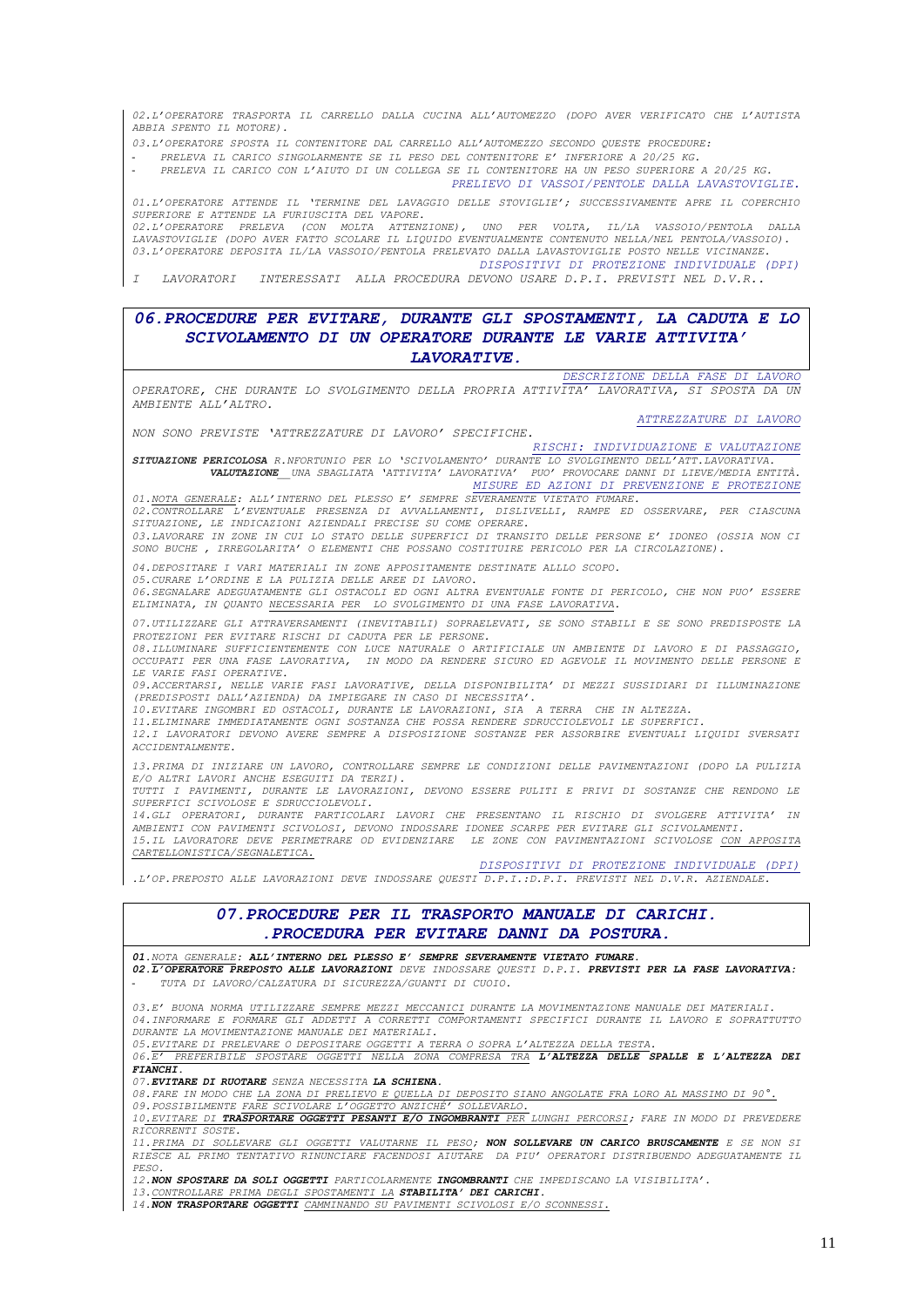*15.EVITARE DI CONCENTRARE IN BREVI PERIODI TUTTE LE ATTIVITÀ' DI MOVIMENTAZIONE.*

*16.ALTERNARE I LAVORI DI MOVIMENTAZIONE PESANTE CON ALTRI PIU' LEGGERI IN MODO DA "RECUPERARE".*

17. SE SI DEVE SOLLEVARE DA TERRA UN OGGETTO PESANTE NON TENERE LE GAMBE DRITTE CURVANDO LA SCHIENA MA *PORTARSI VICINO ALL'OGGETTO PIEGANDO LE GINOCCHIA E TENENDO UN PIEDE PIU' AVANTI DELL'ALTRO PER MANTENERE L'EQUILIBRIO SOLLEVARE SFORZANDO MAGGIORMENTE SULLE GAMBE CERCANDO DI TENERE LA SCHIENA BEN DIRITTA. 18.SE SI DEVONO SPOSTARE OGGETTI EVITARE DI FARLO STANDO FERMI SUL SOLITO PUNTO RUOTANDO UNICAMENTE IL* TRONCO E SPOSTANDO LE BRACCIA VERSO IL PUNTO DI ARRIVO MA AVVICINARE L'OGGETTO AL CORPO E GIRANDO TUTTO IL *CORPO USARE LE GAMBE PER AVVICINARSI AL PUNTO DI ARRIVO.*

19. SE SI DEVE PORRE IN ALTO UN OGGETTO EVITARE DI INARCARE LA SCHIENA, NON LANCIARE IL CARICO MA USARE UNO *SGABELLO O UNA SCALETTA FINO AD ARRIVARE AD UNA ALTEZZA PROPIZIA PER L'APPOGGIO. 20.EVITARE DI TRASPORTARE GROSSI PESI DA UNA SOLA PARTE E/O CON UNA SOLA MANO.*

*21.ALTERNARE I LAVORI DA ESEGUIRE.*

*22.VERIFICARE CHE NON VENGANO UTILIZZATE SCARPE BASSE CON PLANTARE PIATTO O SCARPE CON TACCHI ALTI.*

*23.PREVEDERE OPPORTUNE PAUSE DI RIPOSO. 24.EVITARE LA CONTINUA ASSUNZIONE DI POSIZIONI FORZATE.*

*25.CONTROLLARE SPESSO CHE LA SCHIENA E COLLO RIMANGANO IN POSIZIONE CORRETTA CIOÈ DRITTA.*

26. EVITARE POSIZIONI VIZIATE COME STARE CON LA PANCIA IN FUORI, CON LE SPALLE INGOBBITE, CON LA TESTA *INCLINATA.*

*27.SE SI DEVE LAVORARE IN BASSO EVITARE DI PIEGARE LA SCHIENA MA PIEGARE LE GINOCCHIA.*

28. SE SI DEVE LAVORARE A LUNGO IN PIEDI ALZARE IL PIANO DI LAVORO IN MODO CHE I GOMITI SIANO AD ANGOLO *RETTO, APPOGGIARE ALTERNATIVAMENTE UN PIEDE SU UN RIALZO.*

29. <u>SE SI DEVE STARE SEDUTI A LUNGO</u> **EVITARE DI STARE CON LA SCHIENA PIEGATA ED INGOBBITA,** APPOGGIARE BENE<br>LA SCHIENA ALLO SCHIENALE CERCANDO SEMPRE UN APPOGGIO PER LE BRACCIA ED AVENDO I PIEDI BEN APPOGGIATI SUI *PAVIMENTO O SU DI UN POGGIAPIEDI.*

30. NON STARE SEDUTI PIU' DI 50/60 MINUTI, CAMBIANDO SPESSO LA POSIZIONE, ALZARSI E FARE QUALCHE PASSO, *SGRANCHIRSI COLLO, SPALLE E SCHIENA.*

#### *08.PROCEDURE PER USO DI SOSTANZE PERICOLOSE.*

*USO SOSTANZE PERICOLOSE. 01.NOTA GENERALE: ALL'INTERNO DEL PLESSO E' SEMPRE SEVERAMENTE VIETATO FUMARE.*

*02.L'OPERATORE PREPOSTO ALLE LAVORAZIONI PER L'USO DI SOSTANZE PERICOLOSE DEVE INDOSSARE QUESTI D.P.I. PREVISTI PER LA FASE LAVORATIVA:*

- *TUTA DI LAVORO.CALZATURA DI SICUREZZA.GUANTI.MASCHERINE.OCCHIALI.*

*I RECIPIENTI UTILIZZATI SUI LUOGHI DI LAVORO.*

*03.TUTTI I RECIPIENTI UTILIZZATI PER IL MAGAZZINAGGIO DI SOSTANZE O PREPARATI PERICOLOSI VANNO MUNITI DELL'ETICHETTATURA:* 

- *PITTOGRAMMA O SIMBOLO SUL COLORE DI FONDO\_\_SCHEDA INDICANTE LE CARATTERISTICHE DEL PRODOTTO*

*04.L'ETICHETTATURA PUÒ ESSERE:*

*--SOSTITUITA DA CARTELLI DI AVVERTIMENTO PREVISTI CHE RIPORTINO LO STESSO PITTOGRAMMA O SIMBOLO; --COMPLETATA DA ULTERIORI INFORMAZIONI, QUALI IL NOME O LA FORMULA DELLA SOSTANZA O DEL PREPARATO* 

*PERICOLOSO, E DA DETTAGLI SUI RISCHI CONNESSI;*

*--COMPLETATA O SOSTITUITA, DA CARTELLI UTILIZZATI A LIVELLO COMUNITARIO PER IL TRASPORTO DI SOSTANZE O PREPARATI PERICOLOSI.*

*SEGNALETICA*

*ETICHETTATURA*

*EVITARE DANNI DA POSTURA.*

*05.LA SEGNALETICA DI CUI SOPRA DEVE ESSERE APPLICATA COME SEGUE:*

*--SUL LATO VISIBILE O SUI LATI VISIBILI;--IN FORMA RIGIDA, AUTOADESIVA O VERNICIATA.* 

*06.ALL'ETICHETTATURA SI APPLICANO I CRITERI IN MATERIA DI CARATTERISTICHE INTRINSECHE PREVISTI E RIGUARDANTI I CARTELLI DI SEGNALAZIONE.*

*AREE UTILIZZATE PER IL DEPOSITO DI SOSTANZE*

*07.LE AREE, I LOCALI O I SETTORI UTILIZZATI PER IL DEPOSITO DI SOSTANZE O PREPARATI PERICOLOSI IN QUANTITÀ INGENTI DEVONO ESSERE SEGNALATI CON UN CARTELLO DI AVVERTIMENTO APPROPRIATO. 08.IL DEPOSITO DI UN CERTO QUANTITATIVO DI SOSTANZE O PREPARATI PERICOLOSI PUÒ ESSERE INDICATO CON IL* 

*CARTELLO DI AVVERTIMENTO "PERICOLO GENERICO".*

*09.I CARTELLI O L'ETICHETTATURA DI CUI SOPRA VANNO APPLICATI, SECONDO IL CASO, NEI PRESSI DELL'AREA DI MAGAZZINAGGIO O SULLA PORTA DI ACCESSO AL LOCALE DI MAGAZZINAGGIO.*

### *09.PROCEDURE PER USO DEI "DISPOSITIVI DI PROTEZIONE INDIVIDUALE". INTRODUZIONE.*

*01.LA PRESENTE DISPOSIZIONE INTERNA DI SICUREZZA INTENDE DEFINIRE L'ASSEGNAZIONE E L'USO DEI DISPOSITIVI DI PROTEZIONE INDIVIDUALE (COMPRESI GLI INDUMENTI DA LAVORO) IN FUNZIONE DELL'INDAGINE DEI RISCHI SPECIFICI DI OGNI SINGOLA MANSIONE, REALIZZATA IN OTTEMPERANZA DELL'ARI. 43 DEL D.LGS. 626/94. 02.L'INFORMAZIONE E L'EVENTUALE FORMAZIONE AL CORRETTO USO DEI D.P.I. ASSEGNATI VIENE REALIZZATA SECONDO IL PROGRAMMA PREVISTO DALL'AZIENDA.*

*03.I DISPOSITIVI DI PROTEZIONE INDIVIDUALE (D.P.I.) HANNO LO SCOPO DI PROTEGGERE UNA BENE INDIVIDUATA PARTE DEL CORPO DA UNO O PIÙ RISCHI SPECIFICI CONNESSI CON L'ATTIVITÀ LAVORATIVA QUANDO, SULLA SCORTA DI ESPERIENZA E DELLE PIÙ MODERNE TECNICHE, CI SI TROVA IN PRESENZA DI RISCHI NON COMPLETAMENTE ELIMINABILI ALLA FONTE CON INTERVENTI TECNICI.*

*.DOTAZIONE DEI D.P.I. E DEGLI INDUMENTI DA LAVORO.* 

#### *04.LA DOTAZIONE DEI D.P.I. E DEGLI INDUMENTI DA LAVORO VIENE EFFETTUATA IN BASE ALLE SCHEDE INDICANTI LE "PROCEDURE PER LE SINGOLE ATTIVITA'" DOVE È RIPORTATO L'ELENCO DEGLI INDUMENTI DA LAVORO E DEI D.P.I. PER MANSIONE E LE RELATIVE NORME DI UTILIZZO.*

*RESPONSABILITÀ' – OBBLIGHI.LAVORATORI. 05.CIASCUN LAVORATORE DEVE PRENDERSI CURA DELLA PROPRIA SICUREZZA E DELLA PROPRIA SALUTE E DI QUELLE DELLE ALTRE PERSONE PRESENTI SUL LUOGO DI LAVORO.*

*06.IN PARTICOLARE, PER CIÒ CHE ATTIENE AI D.P.I. LORO ASSEGNATI, I LAVORATORI :*

- *UTILIZZANO CORRETTAMENTE ED IN MODO APPROPRIATO I D.P.I.;*

- *SEGNALANO IMMEDIATAMENTE AL PROPRIO SUPERIORE (PREPOSTO, DIRIGENTE) LE DEFICIENZE RILEVATE E CHIEDONO LA SOSTITUZIONE DEI D.P.I. NON PIÙ' UTILIZZABILI.*

*PREPOSTI – RESPONSABILI DI PLESSO.*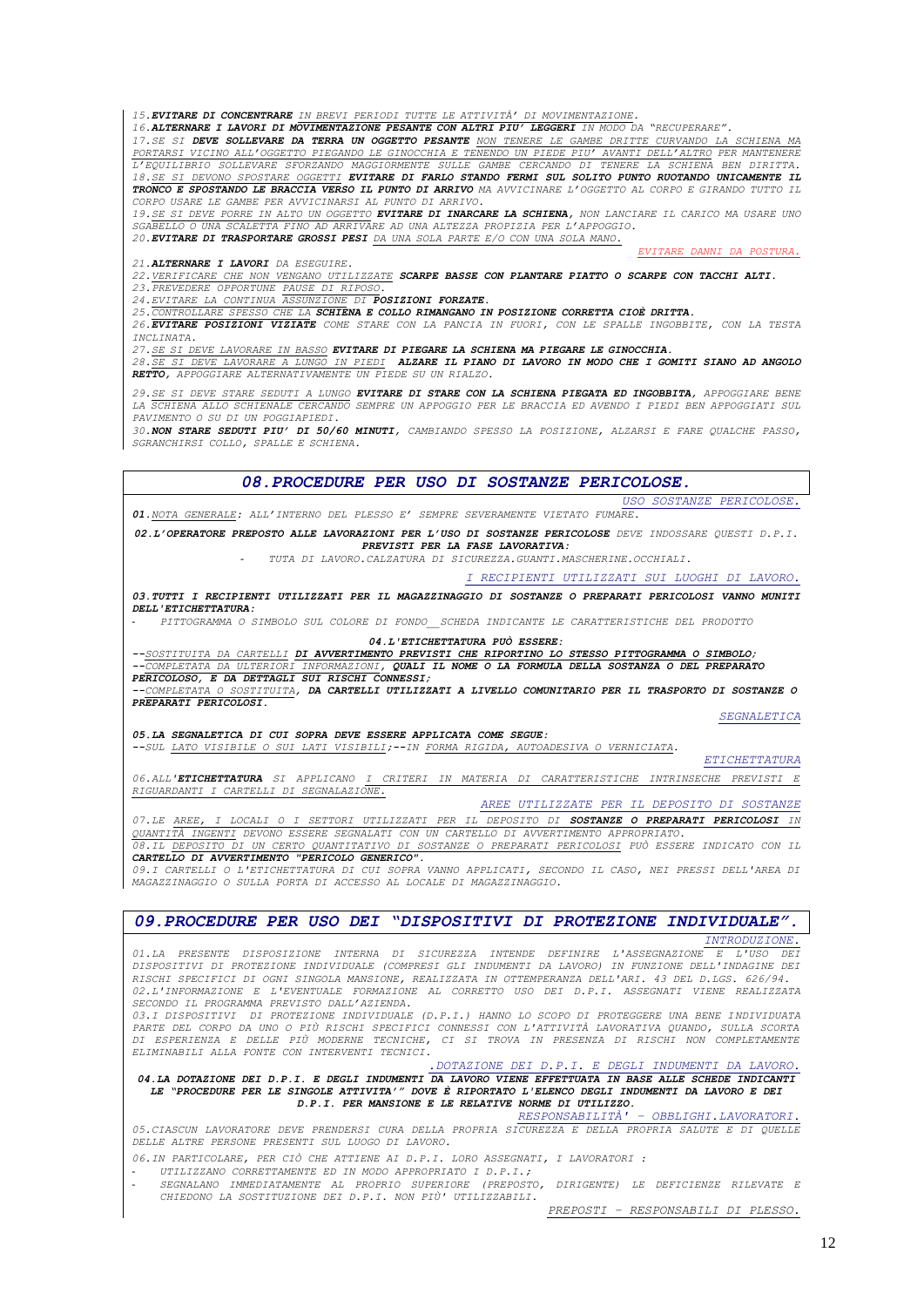*07.OGNI PREPOSTO/RESPONSABILE DI PLESSO, PER CIÒ CHE ATTIENE AI D.P.I., DEVE:*

- *INFORMARE ED EVENTUALMENTE FORMARE I LAVORATORI ALL'USO CORRETTO DEI D.P.I;*

- *RICHIEDERE L'OSSERVANZA DEL CORRETTO UTILIZZO, DEL MANTENIMENTO E DELLA CUSTODIA DEI D.P.I. ASSEGNATI.*

*DIRIGENTI.*

*08.OGNI QUALVOLTA CAMBIANO LE CONDIZIONI RISCONTRATE DURANTE L'INDAGINE DEI RISCHI I DIRIGENTI IN COLLABORAZIONE CON I PREPOSTI E CON IL SERVIZIO DÌ PREVENZIONE E PROTEZIONE DEVONO STABILIRE QUALI DEVONO ESSERE I NUOVI D.P.I. DA ASSEGNARE.*

*CONTROLLANO, INOLTRE, CHE I PREPOSTI SVOLGANO I COMPITI LORO ASSEGNATI.*

*SERVIZIO DI PREVENZIONE E PROTEZIONE. 09.AGGIORNA LA DOTAZIONE DEI D.P.I. IN BASE ALLE VARIAZIONI DELLE CONDIZIONI RISCONTRATE DURANTE L'INDAGINE E LA VALUTAZIONE DEI RISCHI.*

*GESTIONE DEI D.P.I.*

*REGISTRAZIONE. 10.A CURA DEL "SERVIZIO PREVENZIONE/PROTEZIONE" VIENE TENUTA LA SCHEDA INDIVIDUALE DI CONSEGNA DEI D.P.I. E INDUMENTI DA LAVORO.*

*SOSTITUZIONE PER SCADENZA TERMINE DI DURATA.*

*11.ALLA SCADENZA DEI TERMINI DI DURATA DEI D.P.I. (VED. SCHEDE DI DOTAZIONE), L'ADDETTO ALLA "CONSEGNA DEI D.P.I.", ACCERTATA L'EFFETTIVA USURA, EMETTE UN BUONO DI PRELIEVO PER IL RITIRO DEL NUOVO D.P.I. 12.IL D.P.I. USURATO DEVE ESSERE RICONSEGNATO.* 

*13.GLI INDUMENTI DA LAVORO (TUTE E CAMICIE) VENGONO ASSEGNATE PERIODICAMENTE ALLA SCADENZA STABILITA. SOSTITUZIONE PRIMA DELLA SCADENZA DEL TERMINE DI DURATA.*

*14.LA SOSTITUZIONE ANTICIPATA DEI D.P.I. RISPETTO AL TERMINE DI DURATA FISSATO PUÒ AVVENIRE PER:*

- *ROTTURA ACCIDENTALE;USURA PRECOCE;FURTO;SMARRIMENTO;ALTRE GIUSTE CAUSE. IN QUESTI CASI IL PREPOSTO DOVRÀ SPECIFICARE LA CAUSA DELLA SOSTITUZIONE ANTICIPATA SUL BUONO DI PRELIEVO.*

*CONTROLLO*<br>HA TL COMPITO DI *15.IL PREPOSTO/RESPONSABILE DI PLESSO/DIRIGENTE/CAPOSQUADRA/DATORE DI LAVORO HA IL COMPITO DI RICHIEDERE L'USO CORRETTO DEI D.P.I. E DEGLI INDUMENTI DA LAVORO.*

*16.IN CASO DI MANCATO USO IL PREPOSTO E' TENUTO A RICHIAMARE L'INTERESSATO ED AD INFORMARE IN CASO DI RECIDIVA IL SUO SUPERIORE.*

*17.IL LAVORATORE CHE, DOPO LA COMUNICAZIONE DEL PREPOSTO, CONTINUA A OPERARE SENZA USARE IL D.P.I., PUO' ESSERE SOSPESO DALLO SVOLGIMENTO DELL'ATTIVITA' LAVCORATIVA.*

*18.IL DIRIGENTE/DATORE DI LAVORO DEVE ACCERTARSI CHE I PREPOSTI SVOLGANO LA LORO ATTIVITÀ DI CONTROLLO SUPPORTANDOLI OGNI QUALVOLTA SE NE PRESENTASSE LA NECESSITÀ.*

*19.PERIODICAMENTE I/IL PREPOSTI/RESPONSABILE DI PLESSO/DIRIGENTE/CAPOSQUADRA/DATORE DI LAVORO EFFETTUERANNO DELLE VERIFICHE SPOT SULL'UTILIZZO DEI D.P.I. DA PARTE DEI LAVORATORI.*

## *10.PROCEDURE PER 'EVACUAZIONE DAI PLESSI' IN CASO DI EMERGENZA.*

*CONTROLLO QUOTIDIANO PRESIDI ANTINCENDIO. 01.IL REFER.SICUREZZA DEL PLESSO INSIEME AGLI ADDETTI DEVE EFFETTUARE LE SEGUENTI PROCEDURE:*

*A.CONTROLLARE LA COSTANTE E CONTINUA "APERTURA" USCITA DI SICUREZZA DEL PLESSO. .LE USCITE DI SICUREZZA (MUNITE DI MANIGLIONI ANTIPANICO) DEVONO ESSERE CONTINUAMENTE APRIBILI CON UNA LEGGERA SPINTA DALL'INTERNO VERSO L' ESTERNO. .LE USCITE DI SICUREZZA (SENZA MANIGLIONI ANTIPANICO) DEVONO RIMANERE SEMPRE APERTE. (VED. ADDETTO N.08 DELL'"ELENCO INCARICATI").*

*B.CONTROLLARE LA COSTANTE E CONTINUA "IDONEITA' DELLE VIE DI ESODO".*

*.LE VIE DI ESODO SONO IDONEE SE SONO LIBERE DA OGNI INGOMBRO E/O IMPEDIMENTO DAI PUNTI INTERNI DELL'EDIFICIO FINO ALL'"USCITA DI SICUREZZA".*

*(VED. ADDETTO N.07 DELL'"ELENCO INCARICATI").*

*C.CONTROLLARE L'IDONEITA' DEGLI ESTINTORI: UN ESTINTORE E' IDONEO SE VIENE COLLAUDATO OGNI SEI MESI. L'ADDETTO PREPOSTO CONTROLLA CHE NON VENGA OLTREPASSATO IL PERIODO DI SEI MESI PER IL COLLAUDO DELL'ESTINTORE (QUANDO SI AVVICINA LA DATA DI SCADENZA L'ADDETTO DEVE CONTATTARE LA DITTA INCARICATA AL COLLAUDO DELL'ESTINTORE PER SOLLECITARE IL CONTROLLO).*

*(VED. ADDETTO N.06 DELL'"ELENCO INCARICATI").*

*D.VERIFICARE CHE VENGA RISPETTATO IL "DIVIETO DI FUMO" ALL'INTERNO DEI VANI DELL'EDIFICIO. (VED. ADDETTO N.09 DELL'"ELENCO INCARICATI").*

*OPERAZIONI PER L'EVACUAZIONE IN CASO DI EMERGENZA.*

*02.IL REF.SICUREZZA DEL PLESSO INSIEME AGLI ADDETTI DEVE EFFETTUARE LE SEGUENTI PROCEDURE: A.PREDISPORRE CHE CHIUNQUE INDIVIDUI UN PERICOLO ALL'INTERNO DELL'EDIFICIO INFORMI IMMEDIATAMENTE GLI* 

*ALTRI UTENTI DEL PLESSO. B.PREDISPORRE CHE, IN CONSEGUENZA AL VERIFICARSI DI UNA SITUAZIONE DI EMERGENZA, VENGA DIRAMATO L'"ORDINE DI EVACUAZIONE" SECONDO QUESTI CRITERI: .VENGONO EMESSI "3 SUONI DI CAMPANELLO/TROMBA" AD INTERVALLI REGOLARI.*

*.DOPO IL SEGNALE DI ALLARME L'EVACUAZIONE AVVIENE SECONDO QUESTE PROCEDURE:*

- *INTERROMPERE IMMEDIATAMENTE OGNI ATTIVITA.TRALASCIARE IL RECUPERO DI OGGETTI PERSONALI.DISPORSI IN*  FILA EVITANDO IL VOCIARE CONFUSO, GRIDA E RICHIAMI.CAMMINARE IN MODO SVELTO, SENZA<br>SPINGERE.RAGGIUNGERE LA ZONA DI RACCOLTA ASSEGNATA(VED. ADDETTO N.01 DELL'"ELENCO INCARICATI").<br>C.VERIFICARE CHE VENGA DIFFUSO IN MANIERA I

*DELL'EDIFICIO.(VED. ADDETTO N.02 DELL'"ELENCO INCARICATI"). D.VERIFICARE CHE LE "OPERAZIONI DI EVACUAZIONE" SIANO SVOLTE IN MODO CORRETTO.*

*(VED. ADDETTO N.03 DELL'"ELENCO INCARICATI").*

*E.VERIFICARE CHE, IN CASO DI NECESSITA', SIANO IMMEDIATAMENTE CONTATTATE LE UNITA' PREDISPOSTE PER IL "PRONTO SOCCORSO". (VED. ADDETTO N.04 DELL'"ELENCO INCARICATI").*

*F.VERIFICARE CHE TUTTE LE UTENZE (GAS – LUCE – ACQUA), IN CASO DI EMERGENZA, SIANO INTERROTTE. (VED. ADDETTO N.05 DELL'"ELENCO INCARICATI").*

*IN OGNI PLESSO SONO INDIVIDUATI GLI ADDETTI INDICATI NEL MODULO "ASSEGNAZIONE INCARICHI".*

*03.IL MODULO DI "ASSEGNAZIONE INCARICHI" CONTIENE QUESTI DATI: OGGETTO.*

*.."\_\_\_\_\_\_\_\_"..\_\_\_\_\_\_\_\_\_\_...LOCALITA'\_\_\_\_\_\_\_\_\_\_\_.*

*ELENCO ADDETTI.*

1.ADDETTO EMANAZIONE ORDINE DI EVACUAZIONE.\_\_2.ADDETTO DIFFUSIONE ORDINE DI EVACUAZIONE.\_\_3.ADDETTO<br>(GAS /COMBUSTIBILI - ENERGIA ELETTRICA - ADDETTO CHIAMATE DI SOCCORSO.\_\_5.ADDETTO INTERRUZIONE UTENZE<br>(GAS /COMBUSTIBILI -*ESTERNI.///INTERRUZIONE DEL TRAFFICO.\_\_9.ADDETTO PREPOSTO CONTROLLO DIVIETO FUMO.*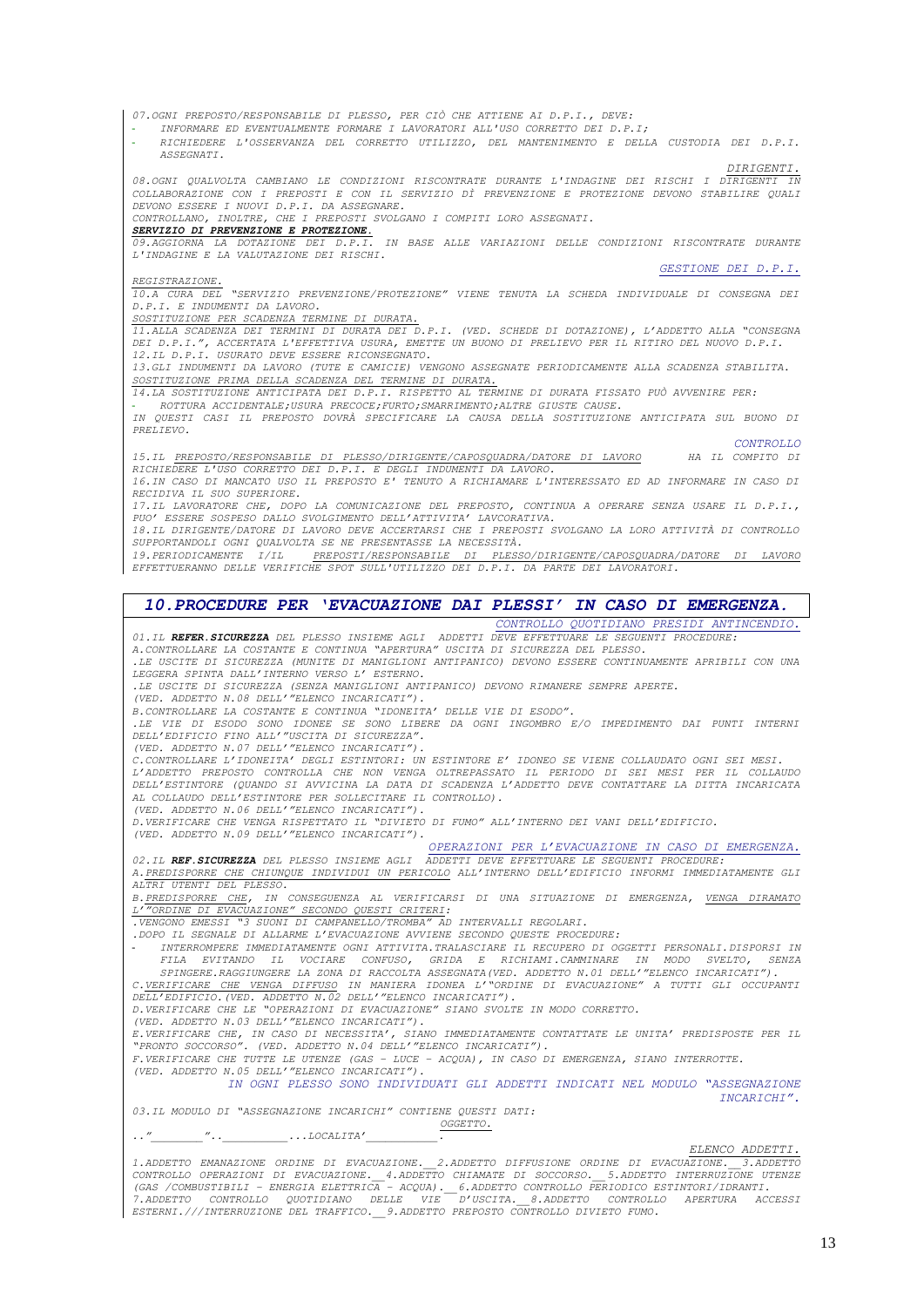## 11. PROCEDURE PER 'PRONTO SOCCORSO' IN CASO DI EMERGENZA. . SORVEGLIANZA SANITARIA MEDICO COMPETENTE.

| INTRODUZIONE.<br>01.LA PRESENTE PROCEDURA HA LO SCOPO DI DEFINIRE I COMPITI E LE RESPONSABILITÀ DEL PERSONALE<br>COINVOLTO, ED I CRITERI TECNICO/ORGANIZZATIVI PER LA GESTIONE DELLA SORVEGLIANZA SANITARIA E DEL PRIMO<br>SOCCORSO.                                                                                                                                                                                                                                                                             |
|------------------------------------------------------------------------------------------------------------------------------------------------------------------------------------------------------------------------------------------------------------------------------------------------------------------------------------------------------------------------------------------------------------------------------------------------------------------------------------------------------------------|
| 02.LA SORVEGLIANZA SANITARIA E IL PRIMO SOCCORSO SONO ELEMENTI FONDAMENTALI:                                                                                                                                                                                                                                                                                                                                                                                                                                     |
| PER UN EFFICACE PREVENZIONE IN MATERIA DI SALUTE E SICUREZZA IN AZIENDA                                                                                                                                                                                                                                                                                                                                                                                                                                          |
| PER UN EFFICACE E TEMPESTIVO INTERVENTO IN CASO DI EMERGENZA.<br>03.L'AZIENDA, IN LINEA CON LA VIGENTE LEGISLAZIONE, È DOTATA DEI SERVIZI E DELLE ATTREZZATURE MINIME                                                                                                                                                                                                                                                                                                                                            |
| CHE SONO IN GRADO DI FORNIRE PRESTAZIONI DI SORVEGLIANZA SANITARIA E PRESTAZIONI DI PRIMO SOCCORSO;<br>QUESTI SERVIZI SONO COSTITUITI DA:                                                                                                                                                                                                                                                                                                                                                                        |
| PRESIDIO TELEFONICO ACCESSIBILE A TUTTI I LAVORATORI E A TUTTI GLI UTENTI (IN CORRISPONDENZA DEL<br>PRESIDIO TELEFONICO E' POSTO UN ELENCO, LEGGIBILE MOLTO RAPIDAMENTE, INCICANTI I NUMERI UTILI IN<br>CASO DI EMERGENZA: UNITA' DI PRONTO SOCCORSO - UNITA' SANITARIA VICINA - MEDICO DI RIFERIMENTO -<br>VIGILI DEL FUOCO - CARABINIERI - POLIZIA - VIGILI COMUNALI - COMUNE - R.S.P.P. - ECC.)                                                                                                               |
| ARMADIETTO PRONTO SOCCORSO CONTENENTE I MEDICINALI NECESSARI PER UN PRIMO INTERVENTO DI PRONTO<br>SOCCORSO (BENDE - CEROTTI - DISINFETTANTE - GHIACCIO - COTONE - ECC.).<br>.GLI<br>STRUMENTI, LE ATTREZZATURE E I FARMACI IN DOTAZIONE POSTI NELL'ARMADIETTO DEL "PRONTO SOCCORSO"                                                                                                                                                                                                                              |
| VENGONO SOTTOPOSTI A CONTROLLO E VERIFICA PERIODICA DAGLI ADDETTI.                                                                                                                                                                                                                                                                                                                                                                                                                                               |
| FUNZIONI DEL MEDICO COMPETENTE.<br>04.LE FUNZIONI DEL MEDICO COMPETENTE (NOMINATO DAL DATORE DI LAVORO NEI CASI PREVISTI):                                                                                                                                                                                                                                                                                                                                                                                       |
| COLLABORA CON IL DATORE DI LAVORO E CON IL SERVIZIO DI PREVENZIONE E PROTEZIONE ALLA<br>PREDISPOSIZIONE ED ATTUAZIONE DELLE MISURE DI TUTELA DELLA SALUTE E DELL'INTEGRITÀ PSICO-FISICA                                                                                                                                                                                                                                                                                                                          |
| DEI LAVORATORI DELL'ATTUAZIONE DELLE MISURE DI PRIMO SOCCORSO SANITARIO;<br>ESEGUE GLI ACCERTAMENTI SANITARI DI CUI AL D.LGS.81/08 ED EFFETTUA LE VISITE MEDICHE RICHIESTE DAL                                                                                                                                                                                                                                                                                                                                   |
| LAVORATORE QUALORA SIANO CORRELATE AI RISCHI PROFESSIONALI;<br>ESPRIME GIUDIZIO DI IDONEITÀ ALLA MANSIONE SPECIFICA DEL LAVORATORE;                                                                                                                                                                                                                                                                                                                                                                              |
| ISTITUISCE ED AGGIORNA LE CARTELLE SANITARIE E DI RISCHIO DEL PERSONALE DIPENDENTE CON<br>SALVAGUARDIA DEL SEGRETO PROFESSIONALE;                                                                                                                                                                                                                                                                                                                                                                                |
| FORNISCE AI LAVORATORI A AI LORO RAPPRESENTANTI INFORMAZIONI SUL SIGNIFICATO ACCERTAMENTI SANITARI<br>ESEGUITI IN FUNZIONE DEI RISCHI SPECIFICI DI ESPOSIZIONE;                                                                                                                                                                                                                                                                                                                                                  |
| INFORMA OGNI LAVORATORE INTERESSATO DEI RISULTATI DEGLI ACCERTAMENTI SANITARI ESEGUITI E SU<br>RICHIESTA DELLO STESSO GLI RILASCIA COPIA DELLA DOCUMENTAZIONE SANITARIA                                                                                                                                                                                                                                                                                                                                          |
| VISITA CON IL RESPONSABILE DEL SERVIZIO DI PREVENZIONE E PROTEZIONE GLI AMBIENTI DI LAVORO ALMENO<br>DUE VOLTE ALL'ANNO E PARTECIPA ALLA PROGRAMMAZIONE DEL CONTROLLO DELL'ESPOSIZIONE DEI LAVORATORI;<br>COLLABORA ALLA PREDISPOSIZIONE DEL SERVIZIO DI PRIMO SOCCORSO E ALL'ATTIVITÀ DI FORMAZIONE E                                                                                                                                                                                                           |
| INFORMAZIONE;<br>PARTECIPA ALLA RIUNIONE DI PREVENZIONE E PROTEZIONE ANNUALE DI CUI AL D.LGS.81/08.                                                                                                                                                                                                                                                                                                                                                                                                              |
| FORMAZIONE E INFORMAZIONE.<br>05. TUTTI I DIPENDENTI SI SOTTOPONGONO AI PROGRAMMI DI INFORMAZIONE/FORMAZIONE PREDISPOSTI<br>DALL'AZIENDA.                                                                                                                                                                                                                                                                                                                                                                        |
| PROTOCOLLO SANITARIO.                                                                                                                                                                                                                                                                                                                                                                                                                                                                                            |
| 06.IL MC COMUNICA IL TIPO E LA FREQUENZA DEGLI ACCERTAMENTI PERIODICI RELATIVI AI RISCHI PROFESSIONALI<br>A CUI SONO SOTTOPOSTI TUTTI I DIPENDENTI IN BASE ALLA MANSIONE SVOLTA (D.LGS.81/08).<br>07.AGGIORNAMENTO DEL PROTOCOLLO SANITARIO:<br>IL MC, INFORMATO DAL DATORE DI LAVORO TRAMITE IL SERVIZIO DI PREVENZIONE E PROTEZIONE, PROVVEDE AD                                                                                                                                                               |
| AGGIORNARE IL PROTOCOLLO SANITARIO RELATIVO AL PERSONALE ESPOSTO, IN BASE ALLE ESIGENZE DELL'AZIENDA,<br>OGNIQUALVOLTA SI VERIFÌCANO MODIFICHE SOSTANZIALI AL CICLO TECNOLOGICO PRODUTTIVO E/O CAMBI MANSIONE.<br>DOCUMENTAZIONE SANITARIA.                                                                                                                                                                                                                                                                      |
| 08. LE CARTELLE SANITARIE SONO ACCESSIBILI DAL MC, DAI DIPENDENTI E DAGLI ORGANI DI VIGILANZA E SONO<br>CUSTODITE, NEI LOCALI NEL COMPLETO RISPETTO DEL SEGRETO PROFESSIONALE E DELLA LEGGE SULLA PRIVACY.<br>09. DOPO LA CESSAZIONE DEL RAPPORTO DI LAVORO E IN CASO DI CESSIONE O CHIUSURA DELL'AZIENDA, LE SCHEDE<br>SANITARIE RIMANGONO CUSTODITE PER ALMENO 20 ANNI, SALVO DIVERSE DISPOSIZIONI DI LEGGE.<br>10.IL MC PROVVEDE AD AGGIORNAMENTO DI CARTELLE SANITARIE-RISCHIO, AL GIUDIZIO DI IDONEITÀ ALLA |
| MANSIONE ED A COMUNICAZIONE AL DL E ALL'INTERESSATO, ATTRAVERSO UNA CERTIFICAZIONE SCRITTA.                                                                                                                                                                                                                                                                                                                                                                                                                      |
| <i>12. PROCEDURE PER LAVOVORAZIONI IN CONDIZIONI CLIMATICHE</i>                                                                                                                                                                                                                                                                                                                                                                                                                                                  |
| PARTICOLARI.                                                                                                                                                                                                                                                                                                                                                                                                                                                                                                     |
| DESCRIZIONE DELLA FASE DI LAVORO<br>OPERATORE CHE, PER LO SVOLGIMENTO DELLA PROPRIA ATTIVITA', LAVORA IN 'CONDIZIONI<br>CLIMATICHE PARTICOLARI'.                                                                                                                                                                                                                                                                                                                                                                 |
| ATTREZZATURE DI LAVORO                                                                                                                                                                                                                                                                                                                                                                                                                                                                                           |
| NON SONO PREVISTE 'ATTREZZATURE DI LAVORO' SPECIFICHE.<br>RISCHI: INDIVIDUAZIONE E VALUTAZIONE                                                                                                                                                                                                                                                                                                                                                                                                                   |
| SITUAZIONE PERICOLOSA RISCHI DI INFORTUNIO DI UN OPERATORE CHE, DURANTE LO SVOLGIMENTO DELL'ATTIVITA'<br>LAVORATIVA, LAVORA IN 'CONDIZIONI CLIMATICHE PARTICOLARI'.<br>VALUTAZIONE UNA SBAGLIATA 'ATTIVITA' LAVORATIVA' PUO' PROVOCARE DANNI DI LIEVE/MEDIA ENTITÀ.                                                                                                                                                                                                                                              |
| MISURE ED AZIONI DI PREVENZIONE E PROTEZIONE                                                                                                                                                                                                                                                                                                                                                                                                                                                                     |
| 01. NOTA GENERALE: ALL'INTERNO DELLO STABILIMENTO E' SEMPRE SEVERAMENTE VIETATO FUMARE.<br>02. DOTARE IL PERSONALE DI IDONEI INDUMENTI IN CASO DI LAVORI ALL'ESTERNO OD IN AMBIENTI                                                                                                                                                                                                                                                                                                                              |
| FREDDI O ECCESSIVAMENTE CALDI.                                                                                                                                                                                                                                                                                                                                                                                                                                                                                   |
| 03.OPERARE IN ZONE OMBREGGIATE IN CASO DI LAVORI ALL'ESTERNO DURANTE LA STAGIONE CALDA.<br>04. IN PARTICOLARI PERIODI DELL'ANNO PREVEDERE OPPORTUNE PAUSE DI RISTORO.                                                                                                                                                                                                                                                                                                                                            |
| 05. LAVORARE NEI LOCALI DI LAVORO AD UN'ADEGUATA TEMPERATURA:                                                                                                                                                                                                                                                                                                                                                                                                                                                    |
| 18 - 23 GRADI - IN INVERNO--5 GRADI AL DI SOTTO DELLA TEM.ESTERNA NEL PERIODO ESTIVO.                                                                                                                                                                                                                                                                                                                                                                                                                            |
| (SE LA TEMPERATURA E' DIVERSA INFORMARE IL PREPOSTO).<br>06. MANTENERE NEI LOCALI DI LAVORO UN'ADEGUATA UMIDITA':                                                                                                                                                                                                                                                                                                                                                                                                |
| COMPRESA TRA IL 40 % ED IL 60 %. (SE L'UMIDITA' E' DIVERSA INFORMARE IL PREPOSTO).                                                                                                                                                                                                                                                                                                                                                                                                                               |
| DISPOSITIVI DI PROTEZIONE INDIVIDUALE (DPI)                                                                                                                                                                                                                                                                                                                                                                                                                                                                      |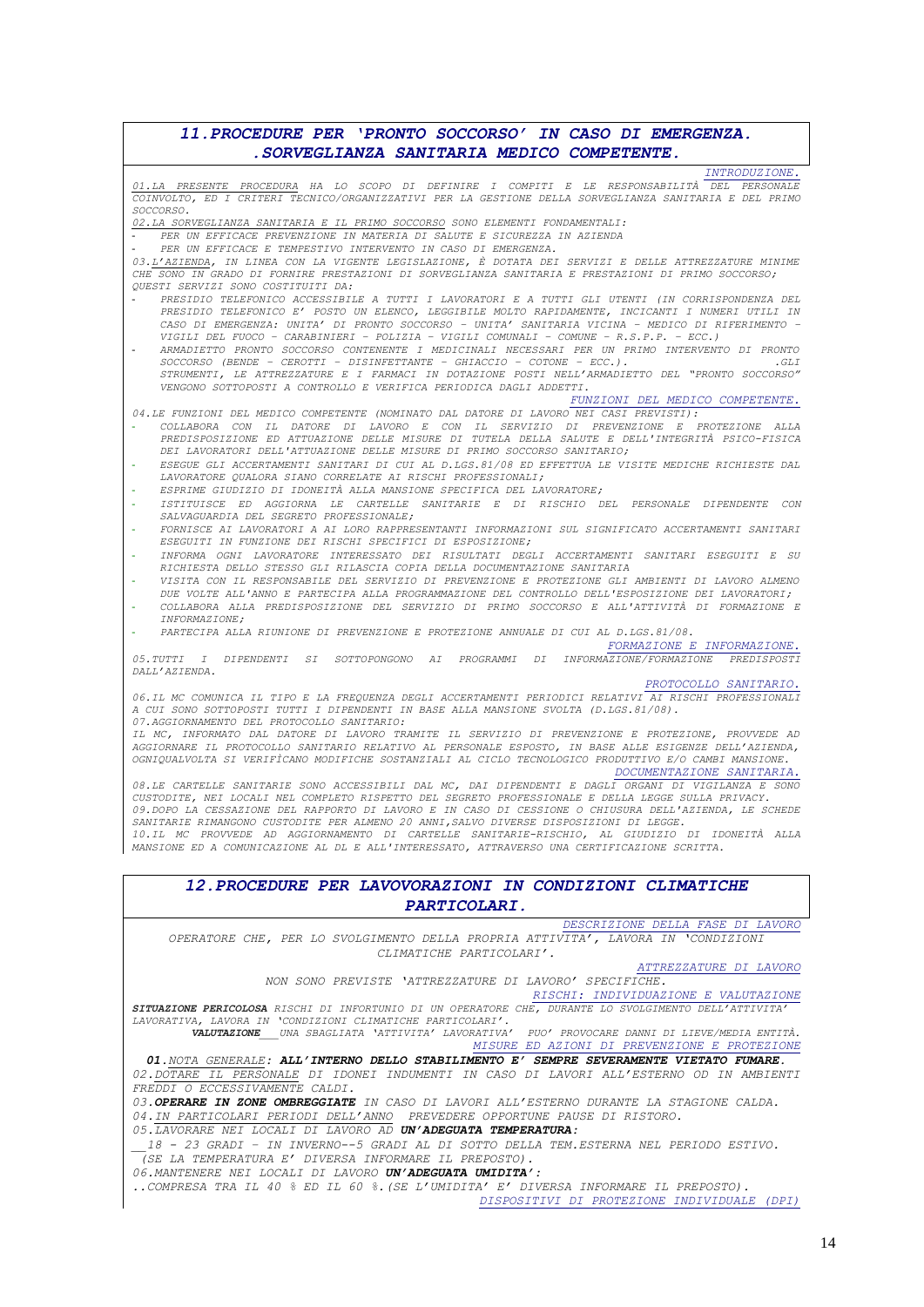| I LAVORATORI INTERESSATI ALLA PROCEDURA DEVONO USARE D.P.I. PREVISTI NEL D.V.R..

| 13. PROCEDURE OPERATIVE PER LE 'LAVORATRICI GESTANTI'.                                                                                                                                                                                                                                                                                                                                                                                                                                                                                                                                                                                                                                                                                                                                                                                                                                                                                                                                                                                                                                                                                   |
|------------------------------------------------------------------------------------------------------------------------------------------------------------------------------------------------------------------------------------------------------------------------------------------------------------------------------------------------------------------------------------------------------------------------------------------------------------------------------------------------------------------------------------------------------------------------------------------------------------------------------------------------------------------------------------------------------------------------------------------------------------------------------------------------------------------------------------------------------------------------------------------------------------------------------------------------------------------------------------------------------------------------------------------------------------------------------------------------------------------------------------------|
| (IN BASE AL D.LGS.N. 151 DEL 26.03.2001 E SUCCESSIVE MODIFICHE ED INTEGRAZIONI)                                                                                                                                                                                                                                                                                                                                                                                                                                                                                                                                                                                                                                                                                                                                                                                                                                                                                                                                                                                                                                                          |
| DESCRIZIONE DELLA FASE DI LAVORO<br>OUESTA 'PROCEDURA' DEVE ESSERE APLICATA PER LE 'LAVORATRICI GESTANTI'.                                                                                                                                                                                                                                                                                                                                                                                                                                                                                                                                                                                                                                                                                                                                                                                                                                                                                                                                                                                                                               |
| ATTREZZATURE DI LAVORO<br>NON SONO PREVISTE 'ATTREZZATURE DI LAVORO' SPECIFICHE.                                                                                                                                                                                                                                                                                                                                                                                                                                                                                                                                                                                                                                                                                                                                                                                                                                                                                                                                                                                                                                                         |
| RISCHI: INDIVIDUAZIONE E VALUTAZIONE<br>SITUAZIONE PERICOLOSA VLAVORI' CHE COMPORTANO UNA SITUAZIONE IN PIEDI PER PIÙ DI METÀ DELL'ORARIO<br>O CHE OBBLIGANO AD UNA POSIZIONE È PARTICOLARMENTE AFFATICANTE.<br>$R(RISCHIO) = P \times G = 12.$ IL RISCHIO NECESSITA DI ALTA ATTENZIONE.<br>- LIVELLO DI PROBABILITÀ P - LIVELLO STIMATO DI PROBABILITÀ DI INSORGENZA DEL RISCHIO.<br>- MAGNITUDO G GRAVITÀ DEL RISCHIO.                                                                                                                                                                                                                                                                                                                                                                                                                                                                                                                                                                                                                                                                                                                 |
| VALUTAZIONE UNA SBAGLIATA 'PROCEDURA OPERATIVA' PUO' PROVOCARE DANNI DI MEDIA/ALTA ENTITÀ.                                                                                                                                                                                                                                                                                                                                                                                                                                                                                                                                                                                                                                                                                                                                                                                                                                                                                                                                                                                                                                               |
| SITUAZIONE PERICOLOSA LAVORI' CHE COMPORTANO 'CONTATTO' CON PORTATORI SANI DI MALATTIE INFETTIVE.<br>$R(RISCHIO) = P \times G = 10$ . IL RISCHIO NECESSITA DI ALTA ATTENZIONE.<br>$-$ LIVELLO DI PROBABILITÀ P $-$ LIVELLO STIMATO DI PROBABILITÀ DI INSORGENZA DEL RISCHIO.<br>- MAGNITUDO G<br>GRAVITÀ DEL RISCHIO.<br>VALUTAZIONE UNA SBAGLIATA 'PROCEDURA OPERATIVA' PUO' PROVOCARE DANNI DI MEDIA/ALTA ENTITÀ.                                                                                                                                                                                                                                                                                                                                                                                                                                                                                                                                                                                                                                                                                                                      |
| SITUAZIONE PERICOLOSA 'LAVORI' CHE COMPORTANO, PER RAGGIUNGERE IL LUOGO DI LAVORO, L'USO DI TRENI<br>E/O DI PULLMAN E/O DI AUTO E/O DI OGNI ALTRO MEZZO DI COMUNICAZIONE IN MOTO.<br>$R(RISCHIO) = P X G = 12. \underline{\hspace{2cm}}$ IL RISCHIO NECESSITA DI ALTA ATTENZIONE.<br>- LIVELLO DI PROBABILITÀ P LIVELLO STIMATO DI PROBABILITÀ DI INSORGENZA DEL RISCHIO.<br>- MAGNITUDO G GRAVITÀ DEL RISCHIO.<br>VALUTAZIONE UNA SBAGLIATA 'PROCEDURA OPERATIVA' PUO' PROVOCARE DANNI DI MEDIA/ALTA ENTITÀ.                                                                                                                                                                                                                                                                                                                                                                                                                                                                                                                                                                                                                            |
| MISURE ED AZIONI DI PREVENZIONE E PROTEZIONE<br>IN BASE ALLE DISPOSIZIONI INDICATE NELLE NORME VIGENTI, IN MATERIA DI 'TUTELA E DI<br>SOSTEGNO DELLA MATERNITÀ', ED IN BASE AL TIPO DI ATTIVITA' CHE UNA OPERATRICE PUO'<br>SVOLGERE A SCUOLA, IL DATORE DI LAVORO, PER TUTELARE LA SALUTE E LA SICUREZZA DELLA<br>LAVORATRICE, PREDISPONE CHE SIANO ATTUATE LE SEGUENTI PROCEDURE:                                                                                                                                                                                                                                                                                                                                                                                                                                                                                                                                                                                                                                                                                                                                                      |
| COMUNICARE PER SCRITTO AL PRIOPRIO DIRIGENTE/DATORE DI LAVORO, NEL RISPETTO DI TUTTE<br>LE NORME VIGENTI, IL PROPRIO STATO DI SALUTE.<br>PREDISPONE, PER OGNI 'LAVORATRICE GESTANTE', FINCHE' NON VIENE DECRETATO L'ESONERO<br>DELLA DIPENDENTE DALL'ATTIVITA' LAVORATIVA, IL DIVIETO ASSOLUTO ALLE SEGUENTI<br><b>OPERAZIONI:</b> .LAVORI IN PIEDI - .LAVORI DI TRASPORTO - .LAVORI DI SOLLEVAMENTO PESI<br>(COMPRESO CARICO/SCARICO) - .LAVORI FATICOSI - .LAVORI PERICOLOSI - .LAVORI INSALUBRI.<br>PREDISPONE, IN SEGUITO ALL'ESAME DELLA CERTIFICAZIONE MEDICA PRODOTTA DALLA<br>LAVORATRICE, SENTITO IL PARERE DEL 'MEDICO COMPETENTE, L'ESONERO DELLA DIPENDENTE<br>DALL'ATTIVITA' LAVORATIVA NEL RISPETTO DELLE NORME VIGENTI.<br>PREDISPONE, IN MANCANZA DI CERTIFICAZIONE MEDICA PRODOTTA DALLA 'LAVORATRICE', UNA<br>VISITA MEDICA E SUCCESSIVAMENTE, SENTITO IL PARERE DEL 'MEDICO COMPETENTE, L'ESONERO<br>DELLA DIPENDENTE DALL'ATTIVITA' LAVORATIVA NEL RISPETTO DELLE NORME VIGENTI.<br>DISPOSITIVI DI PROTEZIONE INDIVIDUALE (DPI)<br>LAVORATORI UNTERESSATI ALLA PROCEDURA DEVONO USARE D.P.I. PREVISTI NEL D.V.R<br>I |
| N.14. "PROCEDURE PER L'OPERATORE CHE LAVORA IN "MANIERA ISOLATA"                                                                                                                                                                                                                                                                                                                                                                                                                                                                                                                                                                                                                                                                                                                                                                                                                                                                                                                                                                                                                                                                         |
| IN UN PLESSO E/O IN UN AUTOMEZZO".                                                                                                                                                                                                                                                                                                                                                                                                                                                                                                                                                                                                                                                                                                                                                                                                                                                                                                                                                                                                                                                                                                       |
| 01. NOTA GENERALE: ALL'INTERNO DEL PLESSO E/O DI UN AUTOMEZZO E' SEMPRE SEVERAMENTE VIETATO FUMARE.<br>PROCEDURE DI LAVORO.<br>02.E' OPPORTUNO, IN BASE ALLE ESIGENZE ORGANIZZATIVE, CHE NESSUN OPERATORE LAVORI IN UN PLESSO IN<br>"MANIERA ISOLATA".                                                                                                                                                                                                                                                                                                                                                                                                                                                                                                                                                                                                                                                                                                                                                                                                                                                                                   |
| LAVORARE IN UN PLESSO IN "MANIERA ISOLATA" SI INTENDE:<br>SVOLGERE QUALUNQUE FASE LAVORATIVA ALL'INTERNO DI UN PLESSO QUANDO NON CI SONO ALTRE PERSONE.<br>SVOLGERE QUALUNQUE FASE LAVORATIVA ALL'INTERNO IN UN AMBIENTE "ISOLATO" DI UN PLESSO QUANDO NON E'<br>POSSIBILE AVERE CONTATTI CON ALTRE PERSONE.<br>03. OGNI LAVORATORE CHE OPERA IN "MANIERA ISOLATA", ALL'INTERNO DEL PLESSO, DEVE RISPETTARE QUESTE                                                                                                                                                                                                                                                                                                                                                                                                                                                                                                                                                                                                                                                                                                                       |
| PROCEDURE:                                                                                                                                                                                                                                                                                                                                                                                                                                                                                                                                                                                                                                                                                                                                                                                                                                                                                                                                                                                                                                                                                                                               |
| SE VIENE SVOLTA UNA QUALUNQUE FASE LAVORATIVA ALL'INTERNO DI UN PLESSO QUANDO NON CI SONO ALTRE<br><b>PERSONE :</b><br>A. INDOSSARE IL "SALVAVITA BEGHELLI" (O ACCESSORIO CON CARATTERISTICHE SIMILI O CELLULARE) CON                                                                                                                                                                                                                                                                                                                                                                                                                                                                                                                                                                                                                                                                                                                                                                                                                                                                                                                    |
| ALMENO TRE NUMERI DI EMERGENZA MEMORIZZATI (118 - CASERMA DEI CARABINIERI DI ZONA - RESPONSABILE<br>PLESSO).<br>DI<br>B. COMUNICARE AL "RESPONSABILE DI PLESSO", AL TERMINE DELLO SVOLGIMENTO DELL'ATTIVITA' LAVORATIVA,<br>QUANDO SI ESCE DAL PLESSO, CHE TUTTE LE MANSIONI SONO TERMINATE E SI SONO SVOLTE IN MODO REGOLARE.                                                                                                                                                                                                                                                                                                                                                                                                                                                                                                                                                                                                                                                                                                                                                                                                           |
| SE VIENE SVOLTA UNA QUALUNQUE FASE LAVORATIVA IN UN AMBIENTE "ISOLATO" DI UN PLESSO QUANDO NON E'<br>POSSIBILE AVERE CONTATTI CON ALTRE PERSONE:<br>A. INDOSSARE IL "SALVAVITA BEGHELLI" (O ACCESSORIO CON CARATTERISTICHE SIMILI O CELLULARE) CON                                                                                                                                                                                                                                                                                                                                                                                                                                                                                                                                                                                                                                                                                                                                                                                                                                                                                       |
| ALMENO TRE NUMERI DI EMERGENZA MEMORIZZATI (118 - CASERMA DEI CARABINIERI DI ZONA - RESPONSABILE<br>DI PLESSO).                                                                                                                                                                                                                                                                                                                                                                                                                                                                                                                                                                                                                                                                                                                                                                                                                                                                                                                                                                                                                          |

DI FLESSO).<br>B.COMUNICARE AL "RESPONSABILE DI PLESSO" E/O AD UN COLLEGA, AL TERMINE DELLO SVOLGIMENTO<br>DELL'ATTIVITA' LAVORATIVA NELLA ZONA "ISOLATA" DEL PLESSO, CHE TUTTE LE MANSIONI SONO TERMINATE E<br>SI SONO SVOLTE IN MODO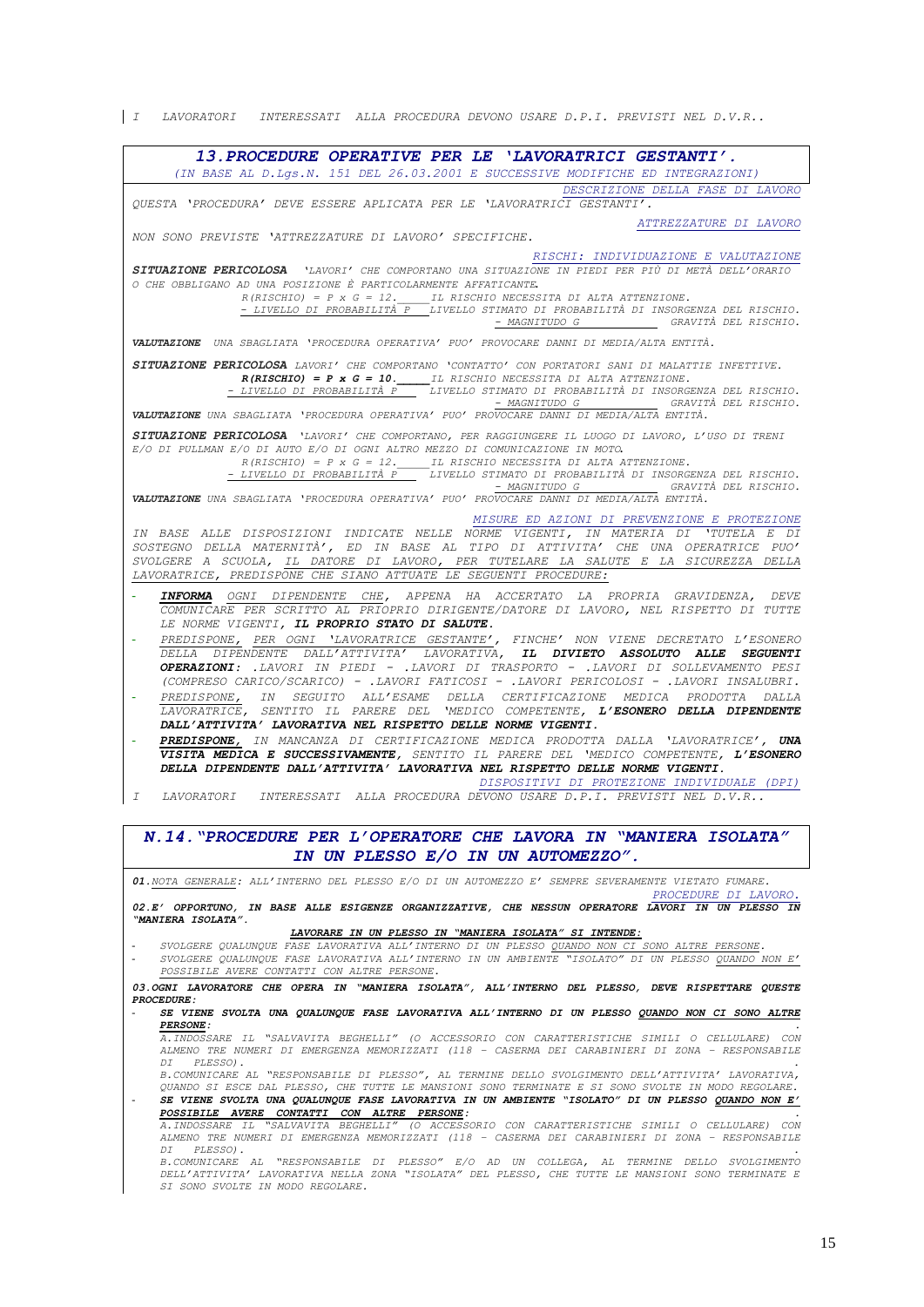### *N.15.PROCEDURE PER INFORMAZIONE/FORMAZIONE DI UN DIPENDENTE NEOASSUNTO.*

*OGNI DIPENDENTE (NEOASSUNTO) FREQUENTERA' UN CORSO DI "INFORMAZIONE" – "FORMAZIONE"*

*(DURATA 4 ORE) PRIMA DI INIZIARE OGNI ATTIVITA' LAVORATIVA.*

IL CORSO, IN BASE ALLE <u>DIRETTIVE DEL "DATORE DI LAVORO" E DEL "RESPONSABILE DEL SERVIZIO PREVENZIONE E</u><br>PROTEZIONE: PER", SARA' ORGANIZZATO DAL "CONSULENTE PER L'INFORMAZIONE/FORMAZIONE DEI DIPENDENTI" *ENTRO DIECI GIORNI DALLA DATA DI ASSUNZIONE.*

*IL CORSO, ORGANIZZATO DALL'AZIENDA CON INCONTRI IN SEDE (DURATA 4 ORE), PREVEDE QUESTE TEMATICHE:*

- *UN "TEST INIZIALE GENERICO" COMPOSTO DA 30 QUESITI A RISPOSTA MULTIPLA.*  **- L'ESAME DI QUESTI ARGOMENTI:**.A.ASPETTI NORMATIVI..B.PIANO DI EVACUAZIONE.<br>C.PRONTO SOCCORSO..D.SORVEGLIANZA SANITARIA..E.ANALISI "DOCUMENTO DI VALUTAZIONE DEI.<br>RISCHI"..F.D.P.I..G.SEGNALETICA..H.NORME COMPERTAMENTALI/P *"DOCUMENTO DI VALUTAZIONE DEI RISCHI" DELL'AZIENDA.*
	- *UN "TEST FINALE SPECIFICO" COMPOSTO DA 30 QUESITI A RISPOSTA MULTIPLA. (ALLA FINE DEL CORSO VIENE DISTRIBUITO AI PARTECIPANTI MATERIALE INFORMATIVO E FORMATIVO).*

*N.16.PROCEDURE: USO DI 'SCALE' E/O 'RIPIANI' PER LAVORAZIONI IN ELEVATO*

*DESCRIZIONE DELLA FASE DI LAVORO UTILIZZO DI SCALE FISSE ED A MANO E/O RIPIANI: L'USO DI OGNI SCALA (E/O RIPIANI PER LAVORAZIONI IN ELEVATO) DEVE ESSERE AUTORIZZATO DAL 'DATORE DI LAVORO'.*

*SCALE E/O RIPIANI DI QUALSIASI MATERIALE.*

*ATTREZZATURE DI LAVORO*

*RISCHI: INDIVIDUAZIONE E VALUTAZIONE SITUAZIONE PERICOLOSA CADUTA DI PERSONALE DURANTE L'UTILIZZO DELLA SCALA E/O RIPIANI. VALUTAZIONE\_\_\_***PROBABILE CON GRAVI CONSEGUENZE.**

*MISURE ED AZIONI DI PREVENZIONE E PROTEZIONE .TUTTE LE SCALE UTILIZZATE DEVONO AVERE CARATTERISTICHE DI RESISTENZA ADATTE ALL'IMPIEGO A CUI SI VUOLE ADIBIRLE.* 

*.LA CAPACITÀ' DI RESISTERE ALLO SCORRIMENTO DIPENDERÀ' DALLA FORMA, DALLO STATO, DALLA NATURA DEL MATERIALE, DALL'ATTRITO; BUONI RISULTATI SI POSSONO OTTENERE CON GOMME SINTETICHE ANCHE SU SUOLO DI VARIO STRATO.*

*.LE ESTREMITÀ' SUPERIORI ANALOGAMENTE AVRANNO SIMILI APPOGGI OPPURE GANCI DI TRATTENUTA CONTRO LO SLITTAMENTO OD ANCHE CONTRO LO SBANDAMENTO.* 

*..SI PRECISA COMUNQUE CHE LE SCALE A MANO E/O RIPIANI PRIMA DEL LORO USO DEVONO ESSERE VINCOLATE IN MODO CHE NON SI VERIFICHINO DEFORMAZIONI E/O SPOSTAMENTI DALLA LORO POSIZIONE INIZIALE IN MODO DA IMPEDIRNE LA PERDITA DI STABILITÀ;* 

*.QUALORA NON SIA POSSIBILE ADOTTARE ALCUN SISTEMA DI VINCOLO LA SCALA E/O I RIPIANI DURANTE L'USO DOVRÀNNO ESSERE TRATTENUTA AL PIEDE DA ALTRO LAVORATORE.*

.LE SCALE SINGOLE DOVRANNO SPORGERE CIRCA UN METRO OLTRE IL PIANO DI ARRIVO ED AVERE ALLA BASE UNA<br>DISTANZA DALLA PARETE PARI AD 1/4 DELL'ALTEZZA DEL PUNTO DI APPOGGIO, FINO AD UNA LUNGHEZZA DI DUE *ELEMENTI (È BENE PARTIRE NON SUPERARE GLI 80-90 CM).*

*.E' BENE NON UTILIZZARE SCALE TROPPO PESANTI; QUINDI È' CONVENIENTE USARLE FINO AD UN MASSIMO DI LUNGHEZZA DI 5 METRI: OLTRE TALI LUNGHEZZE SI USANO QUELLE AD ELEMENTI INNESTABILI UNO SULL'ALTRO.* 

*.LE ESTREMITÀ' DI AGGANCIO SONO RINFORZATE IN MODO DA RESISTERE ALLE SOLLECITAZIONI CONCENTRATE;* 

*.LA LARGHEZZA DELLA SCALA VARIA IN GENERE TRA CIRCA 475-390 MM. MENTRE IL PASSO TRA I PIOLI È DI 270-300 MM.*

*DISPOSITIVI DI PROTEZIONE INDIVIDUALE (DPI)*

*I LAVORATORI INTERESSATI ALLA PROCEDURA DEVONO USARE D.P.I. PREVISTI NEL D.V.R..*

#### *17.SMALTIMENTO RIFIUTI SPECIALI.*

*DESCRIZIONE DELLA FASE DI LAVORO*

*..OPERATORE CHE SVOLGE LA PROPRIA ATTIVITA' LAVORATIVA COSTITUITA DA: SMALTIMENTO DI RIFIUTI SPECIALI. ATTREZZATURE DI LAVORO*

*..SONO PREVISTE 'ATTREZZATURE DI LAVORO' SPECIFICHE: SACCHI/SACCHETTI – CONTENITORI-CARRELLI. RISCHI: INDIVIDUAZIONE E VALUTAZIONE*

*SITUAZIONE PERICOLOSA..RISCHIO DI INFORTUNIO DOVUTO AD UNA ERRATA 'POSTAZIONE OPERATIVA' DURANTE LO SVOLGIMENTO DELL'ATTIVITA' LAVORATIVA...RISCHIO DI ESSERE CONTAGIATI DAI 'RIFIUTI SPECIALI'. VALUTAZIONE\_\_..UNA SBAGLIATA 'ATTIVITA' LAVORATIVA' PUO' PROVOCARE DANNI DI LIEVE/MEDIA/ALTA ENTITÀ.*

*MISURE ED AZIONI DI PREVENZIONE E PROTEZIONE ..I 'RIFIUTI SPECIALI' PRODOTTI E/O INDIVIDUATI NEI PLESSI SONO COSTITUITI DA:*

- *'PRODOTTI' UTILIZZATI DURANTE LO SVOLGIMENTO DELL'ATTIVITA' LAVORATIVA E/O DELL'ATTIVITA' DIDATTICA.; LE MODALITA' DI SMALTIMENTO SONO INDICATE NELLE 'SCHEDE DI SICUREZZA DEL PRODOTTO' (LA VOCE N.12 INDICA: INFORMAZIONI IN MERITO ALLA PERICOLOSITÀ DEL PRODOTTO NEI CONFRONTI DELL'AMBIENTE A SEGUITO DI UNA SUA IMMISSIONE INCONTROLLATA IN ESSO (INFORMAZIONI ECOLOGICHE) – LA VOCE N.13 INDICA: INFORMAZIONI INDICANTI COME SMALTIRE IL PRODOTTO O I CONTENITORI DA ESSO CONTAMINATI, NEL RISPETTO DELL'AMBIENTE E NEL RISPETTO DELLE NORME/LEGGI VIGENTI).*
- *'PRODOTTI/ANIMALI' RILEVATI ALL'INTERNO NEI PLESSI (ALL'INTERNO DEGLI EDIFICI E/O ALL'INTERNO DELLE AREE DI PERTINENZA DEI PLESSI).*

*..OGNI 'RIFIUTO SPECIALE' DEVE ESSERE RACCOLTO E/O DEPOSITATO, PRIMA DI ESSERE CONSEGNATO A 'DITTE SPECIALIZZATE' E/O A 'ENTI', SECONDO QUESTE PROCEDURE:*

- *L'OPERATORE, MUNITO DI IDONEI D.P.I. (GUANTI E MASCHERINE) PRELEVA IL 'RIFIUTO SPECIALE' E LO DEPOSITA IN UN CONTENITORE* - *L'OPERATORE , MUNITO DI IDONEI D.P.I. (GUANTI E MASCHERINE), RIPONE IL 'CONTENITORE' (CON IL*
- *RIFIUTO SPECIALE) IN UN RIPOSTIGLIO CHIUSO A CHIAVE*
- *L'OPERATORE CONTATTA LA 'DITTA SPECIALIZZATA' E/O L''ENTE' PER LO SMALTIMENTO DEL RIFIUTO SPECIALE.*

*..TUTTI I 'RIFIUTI SPECIALI' (PRODOTTI E/O INDIVIDUATI NEI PLESSI SCOLASTICI) DEVONO ESSERE SMALTITI SECONDO QUESTE PROCEDURE:*

- *TRAMITE 'DITTE SPECIALIZZATE' PER LO SMALTIMENTO DI RIFIUTI SPECIALI.*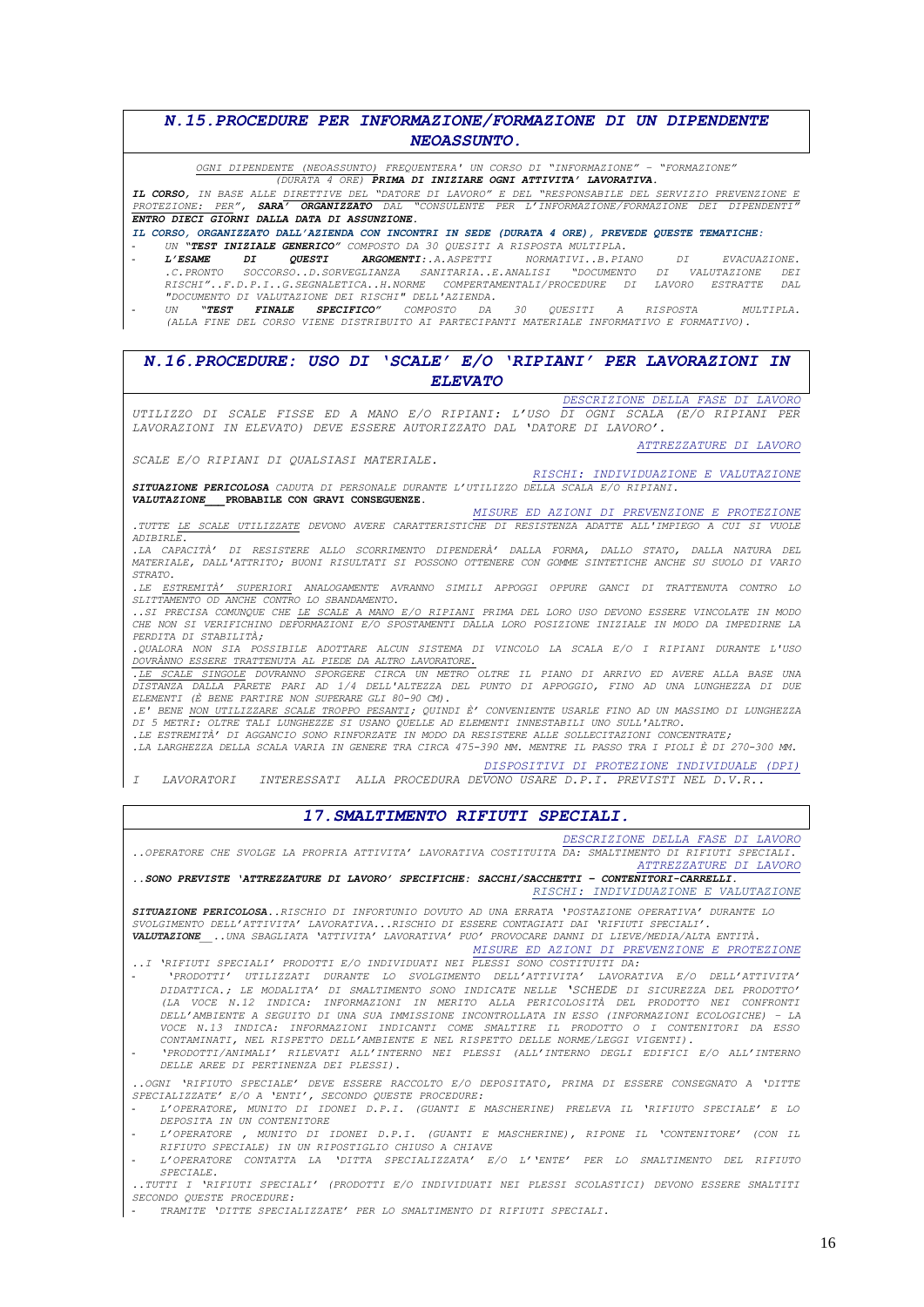- *TRAMITE L''AMMINISTRAZIONE COMUNALE' CHE PROVVEDERA' A SMALTIRE I RIFIUTI MEDIANTE 'DITTE SPECIALIZZATE' CONVENZIONATE CON L'ENTE.*
- *TRAMITE L'AUSL CHE PROVVEDERA' A SMALTIRE I RIFIUTI SANITARI MEDIANTE 'DITTE SPECIALIZZATE' CONVENZIONATE CON L'ENTE. (PER OGNI 'CONTENITORE/PACCO DI RIFIUTI SPECIALI' CONSEGNATO DEVE ESSERE PREDISPOSTA UNA 'BOLLA DI*

*CONSEGNA' INDICANTE LE CARATTERISTICHE DEL RIFIUTO). DISPOSITIVI DI PROTEZIONE INDIVIDUALE (DPI)*

*I LAVORATORI INTERESSATI ALLA PROCEDURA DEVONO USARE D.P.I. PREVISTI NEL D.V.R..*

*PROCEDURE CORONA-VIRUS*

*DURANTE OGNI LAVORAZIONE VERRANNO RISPETTATE LE PRESCRIZIONI INDICATE IN: \_.REGOLAMENTO.SICUREZZA/14.03.2020:*

*PROTOCOLLO CONDIVISO DI REGOLAMENTAZIONE DELLE MISURE PER IL CONTRASTO E IL CONTENIMENTO DELLA DIFFUSIONE DEL VIRUS COVID-19 NEGLIAMBIENTI DI LAVORO*

*\_.D.P.C.M.11.03.2020: PROTOCOLLO CONDIVISO DI REGOLAMENTAZIONE PER IL CONTENIMENTO DI DIFFUSIONE DEL COVID-19 NEI CANTIERI.*

*LA 'DITTA APPALTATRICE', SE RILEVA, CHE QUALCHE 'ELEMENTO DI RISCHIO/PERICOLO' E/O QUALCHE 'ATTIVITA'/PROCEDURA' SIA STATO/A RILEVATO/A E/O ESAMINATA IN MODO INSUFFICIENTE E/O POCO PRECISO, DEVE COMUNICARE 'QUESTO RILIEVO' ALL''AMMINISTRAZIONE COMUNALE' DEL PROPRIO SETTORE CHE PROVVEDERA', QUANTO PRIMA, A FARE AGGIORANARE, SE NECESSARIO, IL 'DOCUMENTO DI VALUTAZIONE DEI RISCHI' E/O LE 'PROCEDURE OPERATIVE'.*